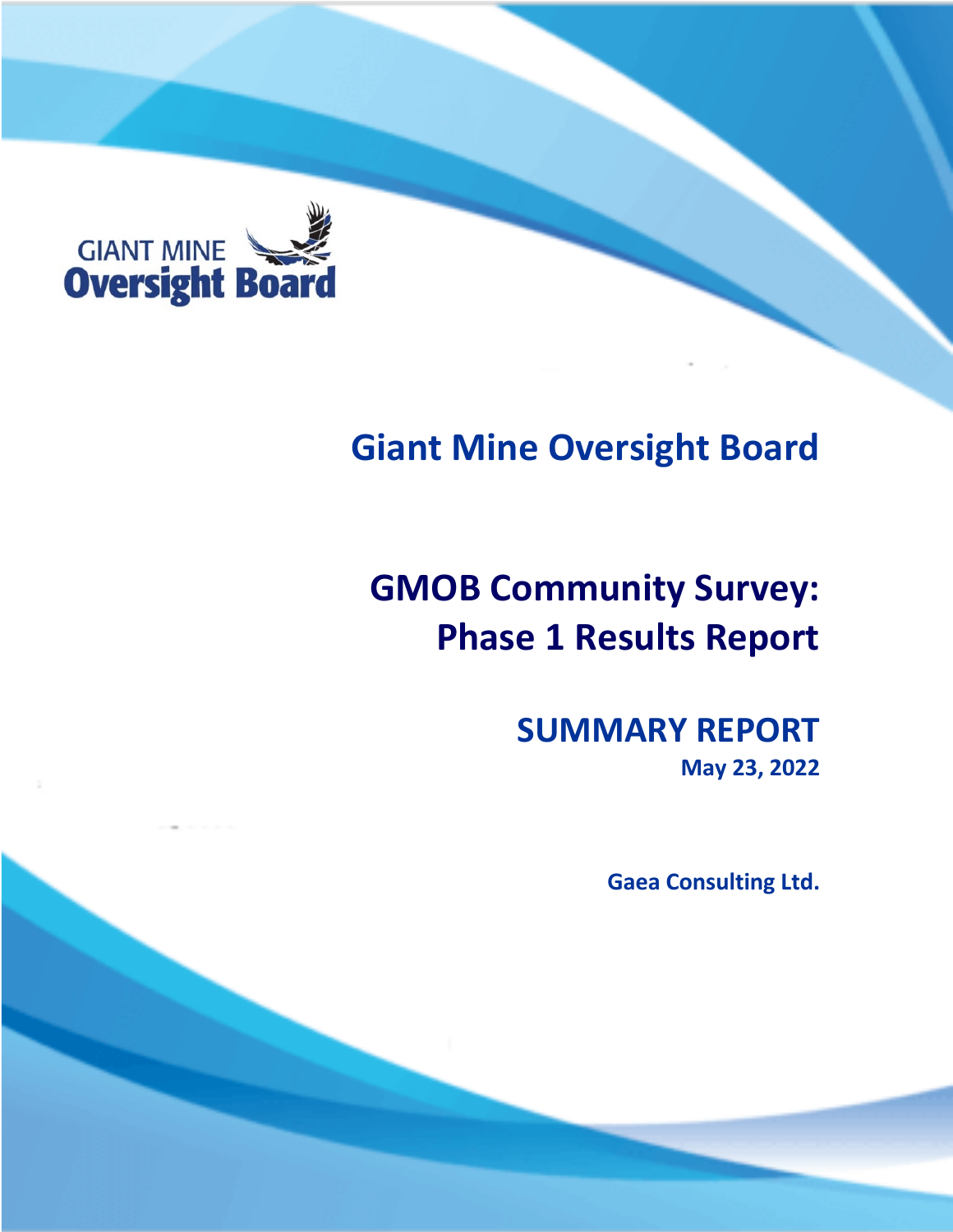

# **TABLE OF CONTENTS**

| 1.0 |  |
|-----|--|
| 1.1 |  |
| 1.2 |  |
| 2.0 |  |
| 2.1 |  |
| 2.2 |  |
| 2.3 |  |
| 3.0 |  |
| 3.1 |  |
|     |  |
|     |  |
| 3.2 |  |
|     |  |
|     |  |
| 3.3 |  |
|     |  |
|     |  |
| 3.4 |  |
|     |  |
|     |  |
| 3.5 |  |
|     |  |
|     |  |
| 4.0 |  |

## **APPENDICES**

|--|--|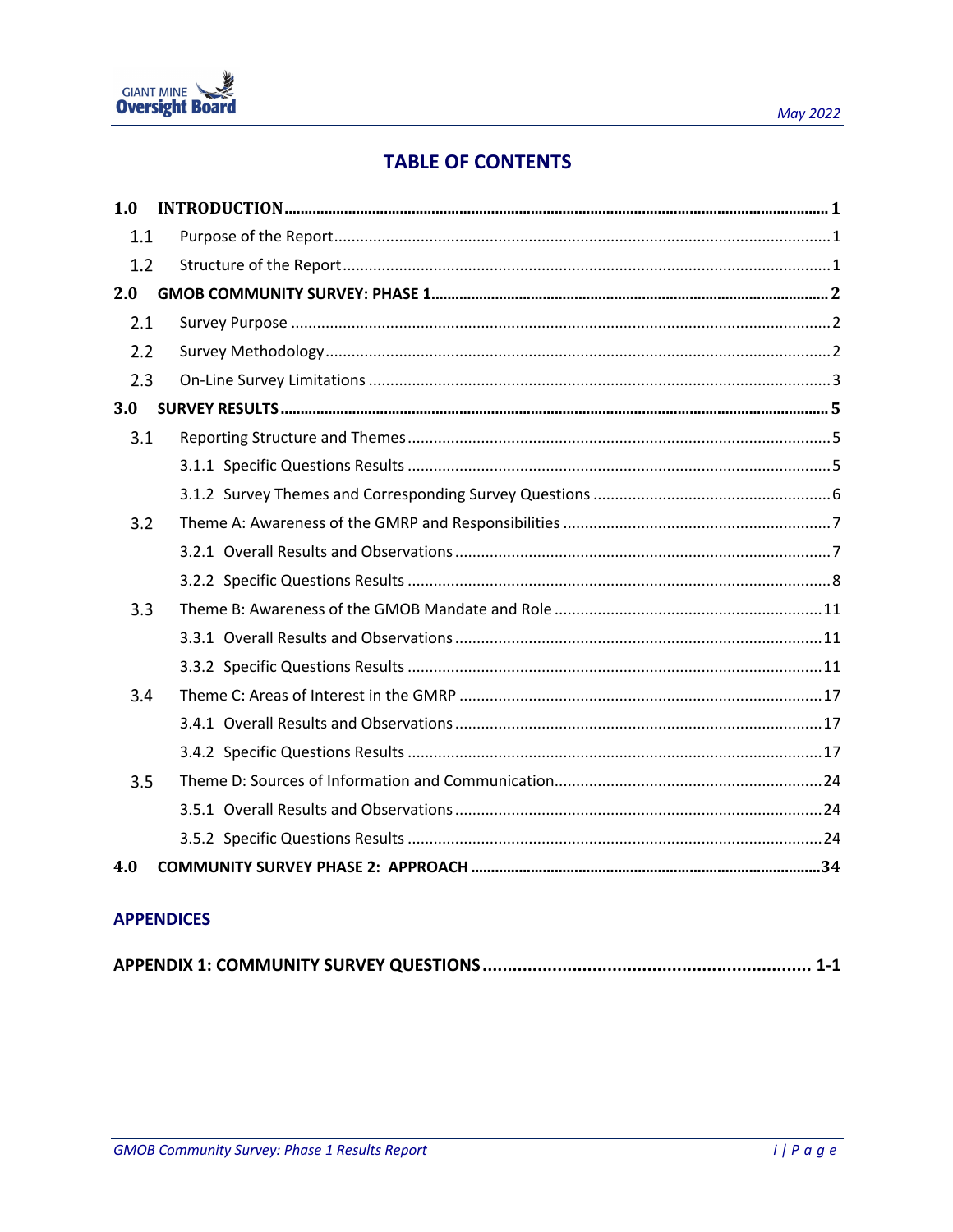## **1.0 INTRODUCTION**

## **1.1 Purpose of the Report**

The *Giant Mine Oversight Board* (GMOB) *Phase 1 Findings Report* presents the results from 215 on-line surveys completed between February 18, 2022 and April 15, 2022. The findings report is intended to inform the Giant Mine Oversight Board (GMOB) about community awareness, knowledge, and interest in the Giant Mine Remediation Project (GMRP). The survey results will further inform GMOB's approach to future communication and public outreach initiatives.

## **1.2 Structure of the Report**

The *GMOB Phase 1 Findings Report* structure and contents are abbreviated below for the readers' convenience. The report is comprised of four sections and one appendix as summarized in the table below.

| <b>SECTION</b>     | <b>CONTENTS</b>                                                                                                                                                                                                                                                                                                                                                                                                                                                                                                                                                                                  |  |  |  |  |
|--------------------|--------------------------------------------------------------------------------------------------------------------------------------------------------------------------------------------------------------------------------------------------------------------------------------------------------------------------------------------------------------------------------------------------------------------------------------------------------------------------------------------------------------------------------------------------------------------------------------------------|--|--|--|--|
| Section 1.0        | Section 1 contains the report purpose and structure.                                                                                                                                                                                                                                                                                                                                                                                                                                                                                                                                             |  |  |  |  |
| <b>Section 2.0</b> | Section 2 summarizes the GMOB Community Survey purpose, methodology<br>and limitations.                                                                                                                                                                                                                                                                                                                                                                                                                                                                                                          |  |  |  |  |
| <b>Section 3.0</b> | Section 3 presents the survey results for Phase 1. This includes discussion of the<br>reporting structure and themes developed to provide a framework for the individual<br>survey questions. There are four themes presented:<br>Theme A: Awareness of the GMRP and Responsibilities<br>٠<br>Theme B: Awareness of the GMOB Mandate and Role<br>Theme C: Areas of Interest in the GMRP<br>Theme D: Sources of Information and Communication<br>Each theme is discussed in terms of the overall results and observations, supported<br>by the results from the corresponding specific questions. |  |  |  |  |
| <b>Section 4.0</b> | Section 4 contains the GMOB approach to Phase 2 of the community survey.                                                                                                                                                                                                                                                                                                                                                                                                                                                                                                                         |  |  |  |  |
| <b>APPENDICES</b>  |                                                                                                                                                                                                                                                                                                                                                                                                                                                                                                                                                                                                  |  |  |  |  |
| <b>Appendix 1</b>  | <b>Community Survey Questions</b>                                                                                                                                                                                                                                                                                                                                                                                                                                                                                                                                                                |  |  |  |  |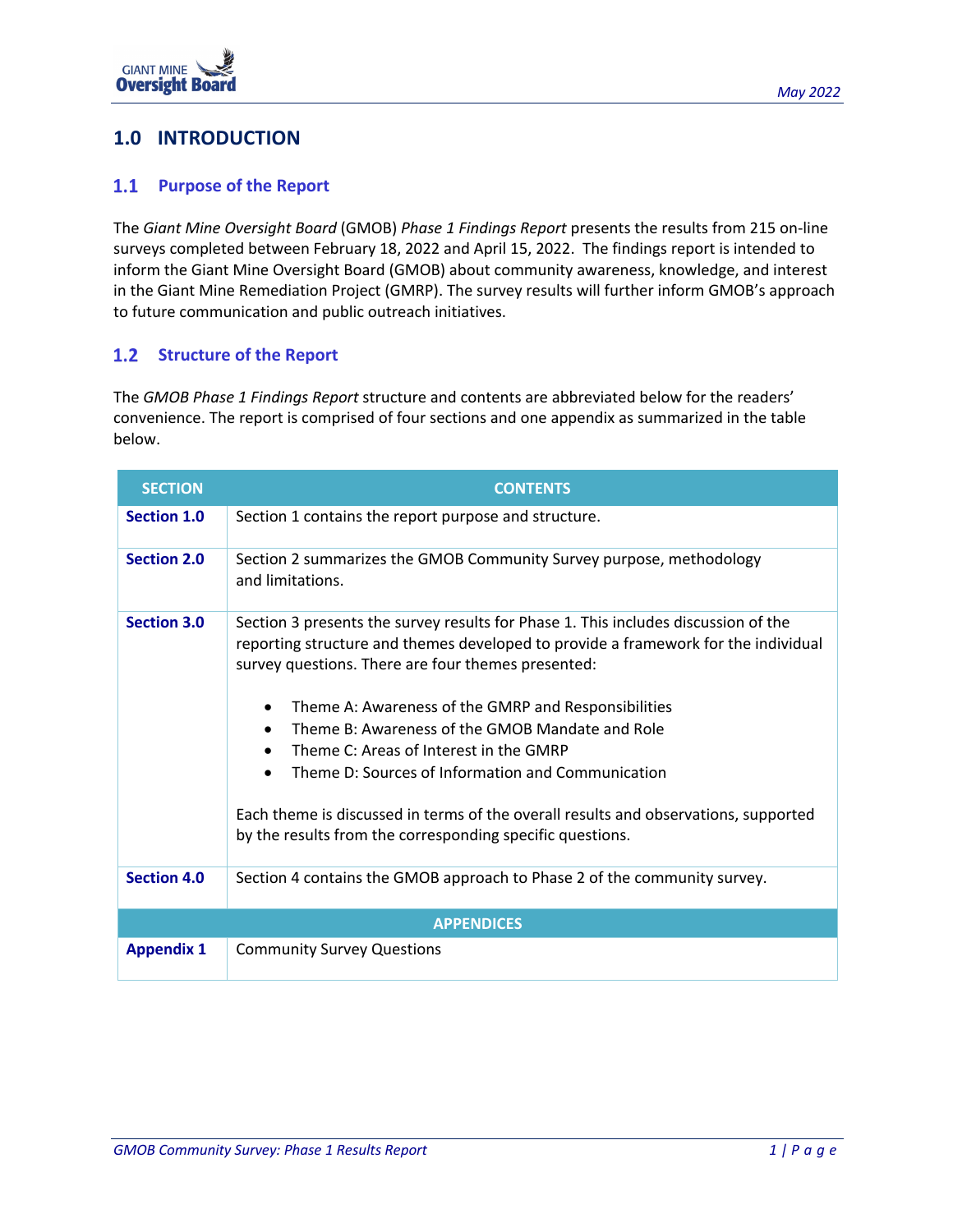## **2.0 GMOB COMMUNITY SURVEY: PHASE 1**

## **2.1 Survey Purpose**

The purpose of the GMOB Community Survey Phase 1 is to assess, at a general level, the community's existing awareness, knowledge, and interest in the Giant Mine Remediation Project (GMRP). The survey results, from Phase 1 (and planned Phase 2 & 3), will inform the GMOB's approach to future communication and public outreach initiatives.

GMOB anticipates that the survey results will also be beneficial to the GMRP Project Team as it continues its multi-faceted work.

The final survey results will be publicly available on the GMOB website and potentially in other documents, such as the GMOB Annual Report.

## **2.2 Survey Methodology**

The Board's decision to conduct the GMOB Community Survey Phase 1 on-line, rather than the original methodology of doing in-person interviews, was as a result of the public health orders and limitations resulting from the COVID-19 pandemic. The on-line method has the intent and the advantage of giving 'anyone in the community' who is interested, an opportunity to provide their feedback. Notwithstanding some of the recognized limitations associated with on-line surveys (e.g., lack of access control and a sampling frame, response rate etc., as discussed further in Section 2.3), the survey results have the benefit of providing a *general indication* of the perspectives and/or preferences of responders. What is incumbent on the reporting of on-line survey results is to acknowledge the limitations of the methodology, the caveats associated with the interpretation and reporting of the results.

The Phase 1 survey was conducted in the period from February 18, 2022, and April 15, 2022. The survey consisted of 21 questions. Appendix 1 contains the survey questions. Some of the questions include set response categories while other questions include both set response categories and open-ended response opportunities. The survey methodology established two reference variables to provide additional context and understanding of the survey results. The two variables are the respondent's community of residence (Q1) and age category (Q2). The results reporting uses rounded percentage numbers, as such total may not add up to 100%.

The survey was announced and advertised through the following strategy: The survey opened on February 18, 2022 and was promoted and advertised within the focused area of Yellowknife, Ndilo, and Dettah. The survey was hosted on the GMOB website. For Phase 1 of the survey, a formal press release was distributed to all media outlets on February 21, 2022, announcing the opening of the survey and encouraging the public to participate. The press release garnered interviews from *L'Aquilon* and CBC. At the same time, print ads were run with the *Yellowknifer* and the *Coffeebreak News*. A public announcement was also produced for CBC, CKLB, Cabin Radio, and True North FM linking with web banners posted on Cabin Radio and the Community Television Station.

All of these communication avenues were engaged for a period of three to six weeks. After the first six weeks, Facebook advertising began to continue the awareness campaign.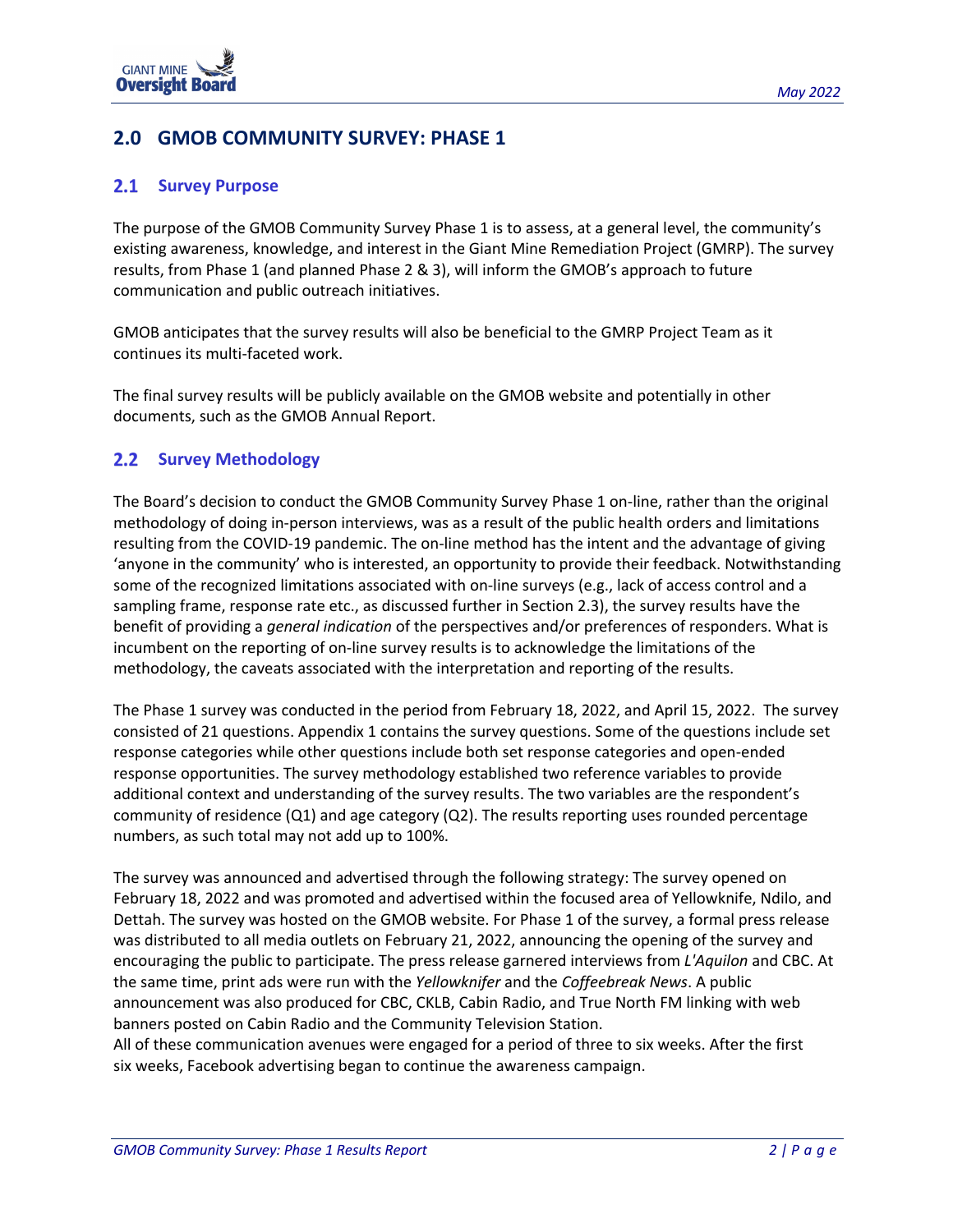

#### $2.3$ **On-Line Survey Limitations**

There are several recognized advantages and disadvantages associated with any on-line survey methodology. The main advantages and disadvantages are briefly summarized below.



The potential main advantages of on-line surveys include:

**Increased Response Rate:** The low cost and overall convenience, for the survey proponent and the respondent, of online surveys can potentially bring in a high(er) response rate. Respondents can participate on their own schedule.

**Low Cost:** Collecting data is relatively low cost compared to other types of survey methods (e.g., inperson or phone interviews).

**Real-time Access:** Respondents' answers store automatically so the results are quicky stored and accessible.

**No Interviewer and confidentiality:** Given that respondents are not disclosing their answers directly to another person, it is easier for them to be particularly candid and more honest.

## *DISADVANTAGES*

The potential main disadvantages of on-line surveys include:

**No Weighting:** The fundamental disadvantage is a function of the methodology: (a) there is no weighting of the results (e.g., gender, age, ethnicity) as representative of the overall community population) is applied to the data; (b) There is no margin of error given that many on-line surveys are not intended to be random or representative.

**Non-Response Bias and Survey Fraud:** This can be a key challenge, depending on the survey design (i.e., question complexity) and length of the survey. There is generally less accountability experienced by responders.

**Limited Sampling and Respondent Availability:** Certain populations or sub-populations are less likely to have internet access and to respond to online questionnaires. Language(s) and literacy may also be factors impacting people's interest and participation. Drawing samples is harder based on email addresses or website visitations.

**Possible Cooperation Problems:** On-line surveys could potentially be deleted and ignored if the responses are unfavourable.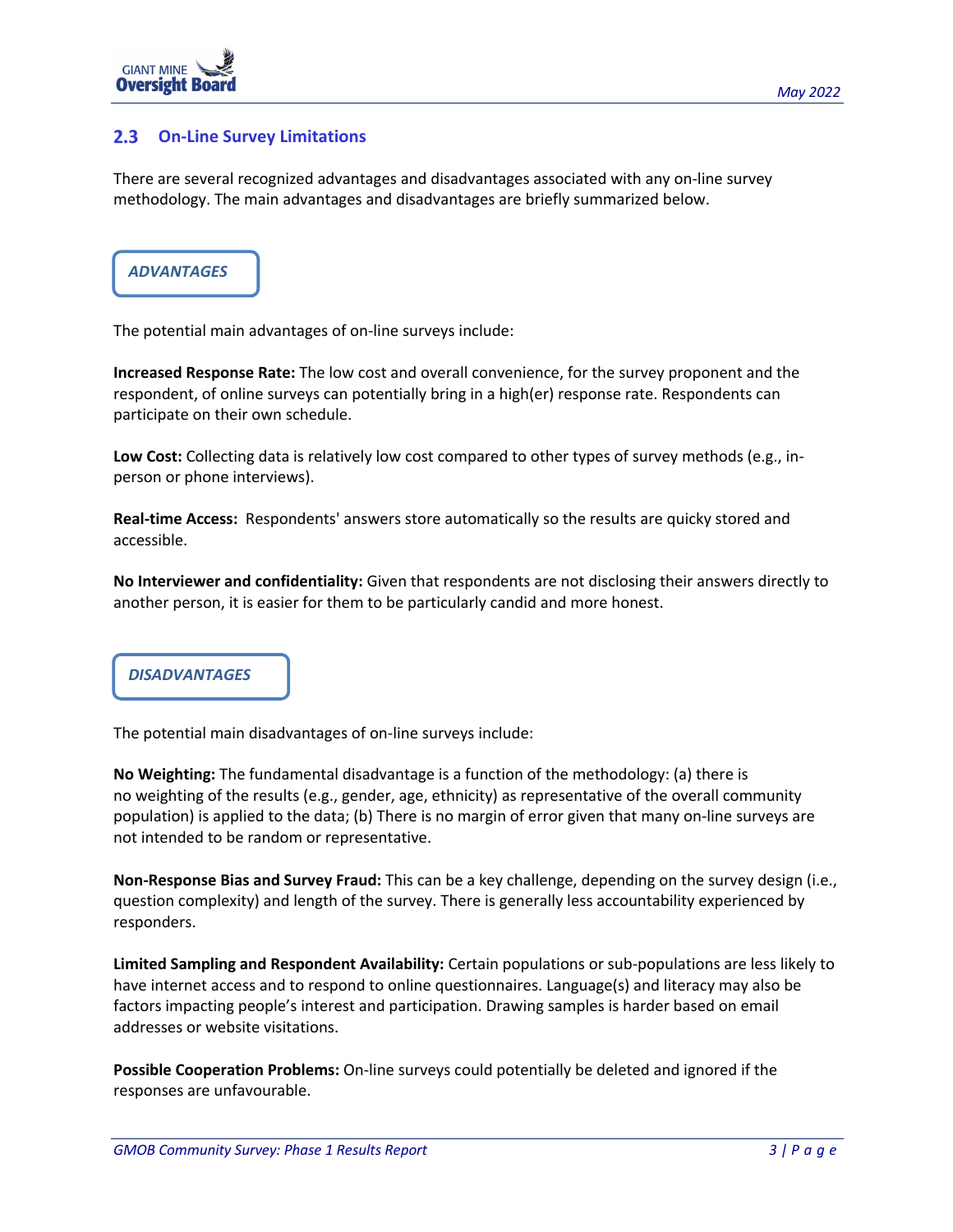

**No Interviewer:** The absence of a trained interviewer to clarify the survey purpose or questions, if necessary, can contribute to less useful or reliable data.

**Reliance on Close-Ended Question Limitations:** Many surveys rely heavily on close-ended questions, meaning the respondent has no choice but to select an answer or choose "not applicable" or "other." The survey design needs to consider the inclusion of opportunities for open-ended questions – as the GMOB community survey demonstrates.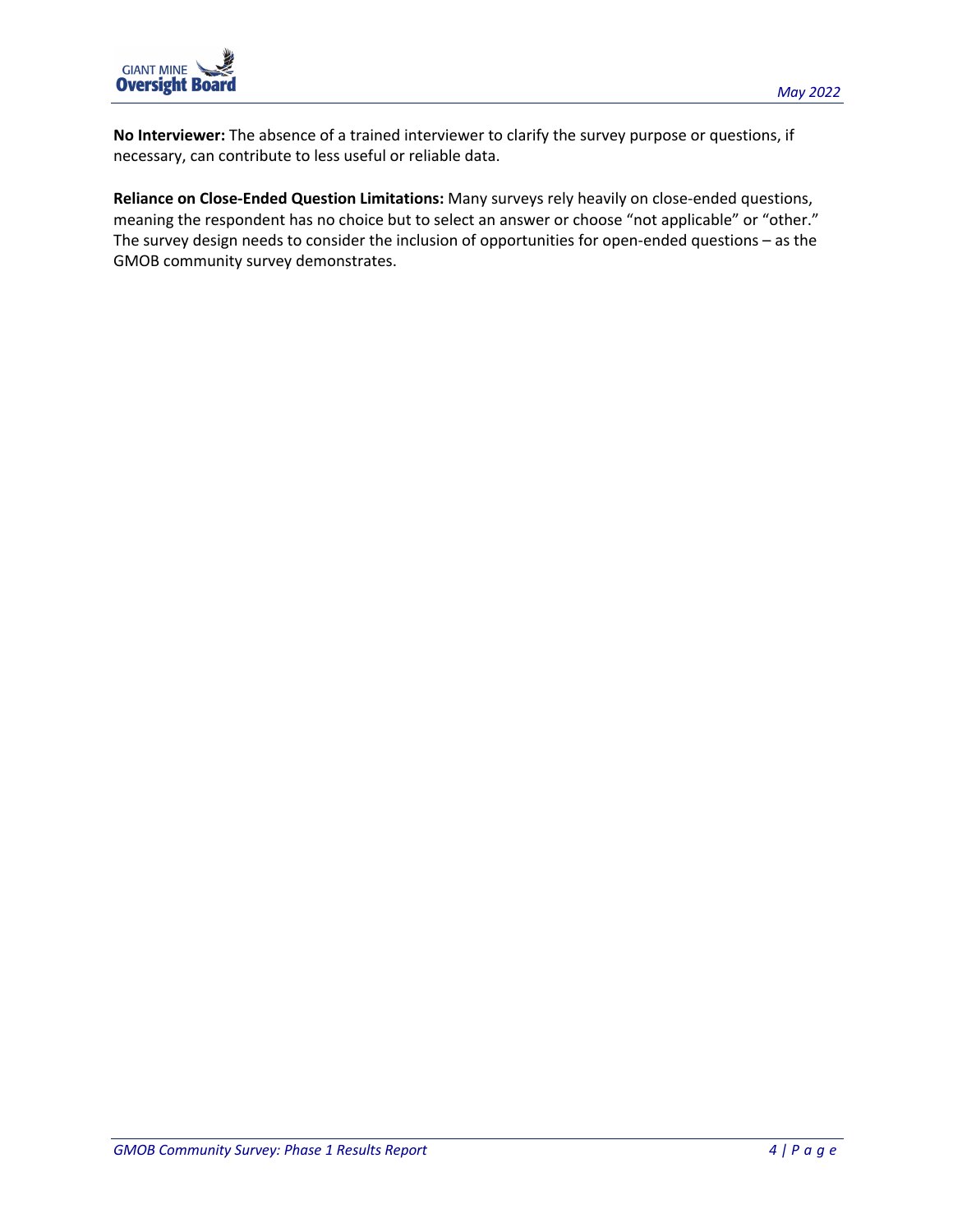# **3.0 SURVEY RESULTS**

## **3.1 Reporting Structure and Themes**

The GMOB Community Survey – Phase 1 was an open-link on-line survey consisting of 21 questions. Some of the questions include set response options while other questions include both set response options and open-ended response opportunities.

The survey methodology established two reference variables to provide additional context and understanding of the survey responses and results. The variables are the respondent's community of residence (Q1) and age category (Q2). The survey results for the two variables in presented below.

## *3.1.1 Specific Questions Results*

#### **Community of Residence**

*Q1. Which community do you live in?* Base: All respondents (n= 215)

- Yellowknife was the largest community of residence for 89% (n=193) of respondents.
- N'dillo and Dettah each represented 3% (n=6) of respondents.
- Behchoko comprised 1% (n=3) of respondents.
- The remainder of were grouped into 'other', representing some 4% (n=7).

#### *Observations:*

- The low number of respondents from Ndilo and Dettah is a concern given that these two communities are a key component of historical and current impacts of the GMRP.
- The GMOB should consider options for encouraging more response methods and options from these two communities in subsequent phases of the Community Survey.

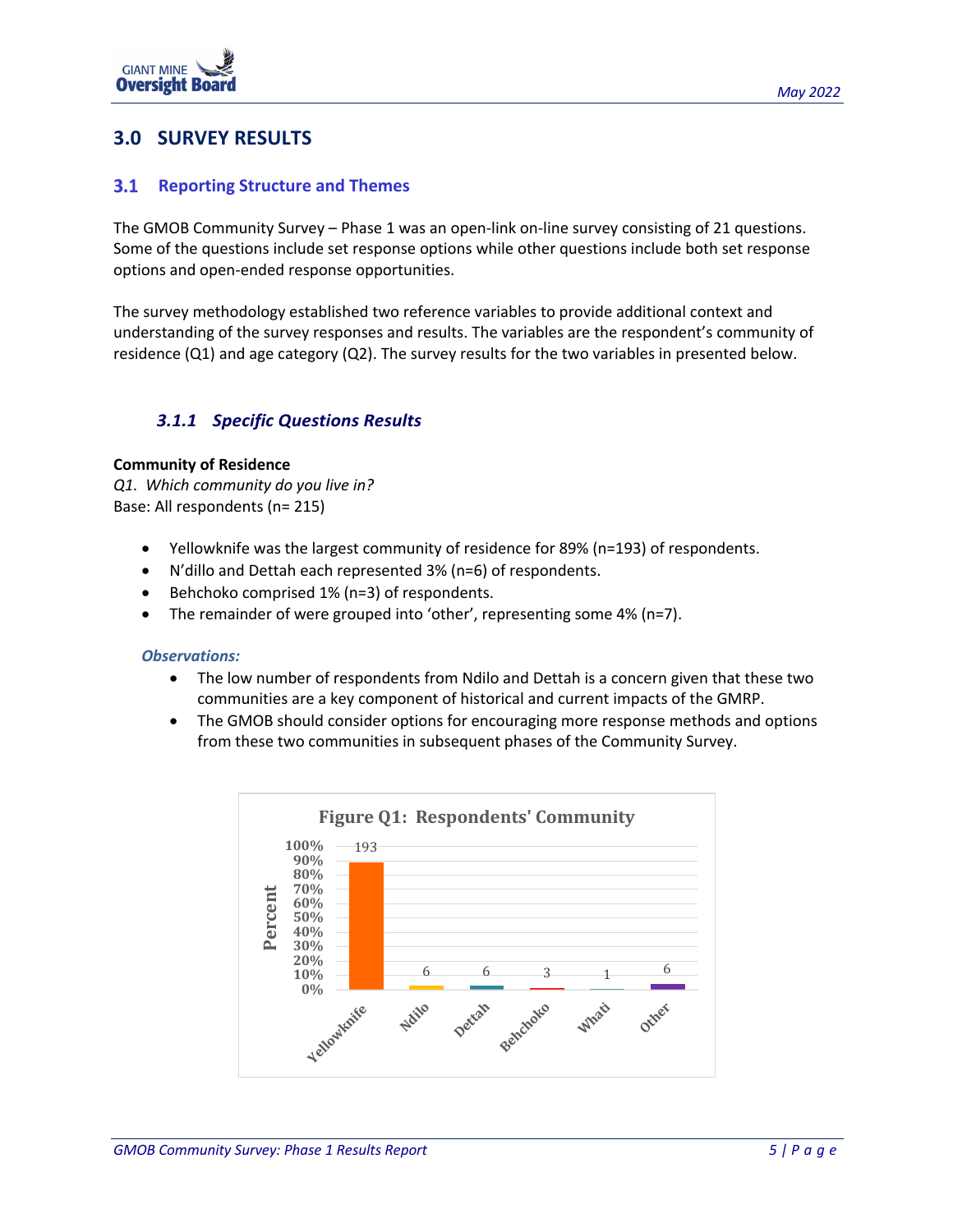

## **Age Group**

*Q2. What is your age?*  Base: All respondents (n= 215)

- The 60 years and older cohort represented the largest number of respondents at 27% (n=58).
- The 50 to 60 years cohort represented the second largest number of respondents at 19% (n=41).
- Taken together the 50 and older cohort represented 46% (n=99)
- The 24 years and younger cohort in total represented 18% (n=40) of respondents.

## *Observations:*

- There is a correlation between age group and the corresponding number of respondents. The correlation is highest among the 60 and older cohort, decreasing with each younger group, and lowest in the under 18 cohort.
- The GMOB should consider options for encouraging increased participation by the younger cohorts, including response methods and options.



## *3.1.2 Survey Themes and Corresponding Survey Questions*

The 21 survey questions have been grouped into four themes to focus the drawing of findings into areas that correspond to the stated purpose of the GMRP Community Survey, principally to gauge community awareness of the GMRP and the GMOB mandate and role.

The four themes and the corresponding survey questions are presented in the table below. The questions are not necessarily sequential but rather fall into the associated theme.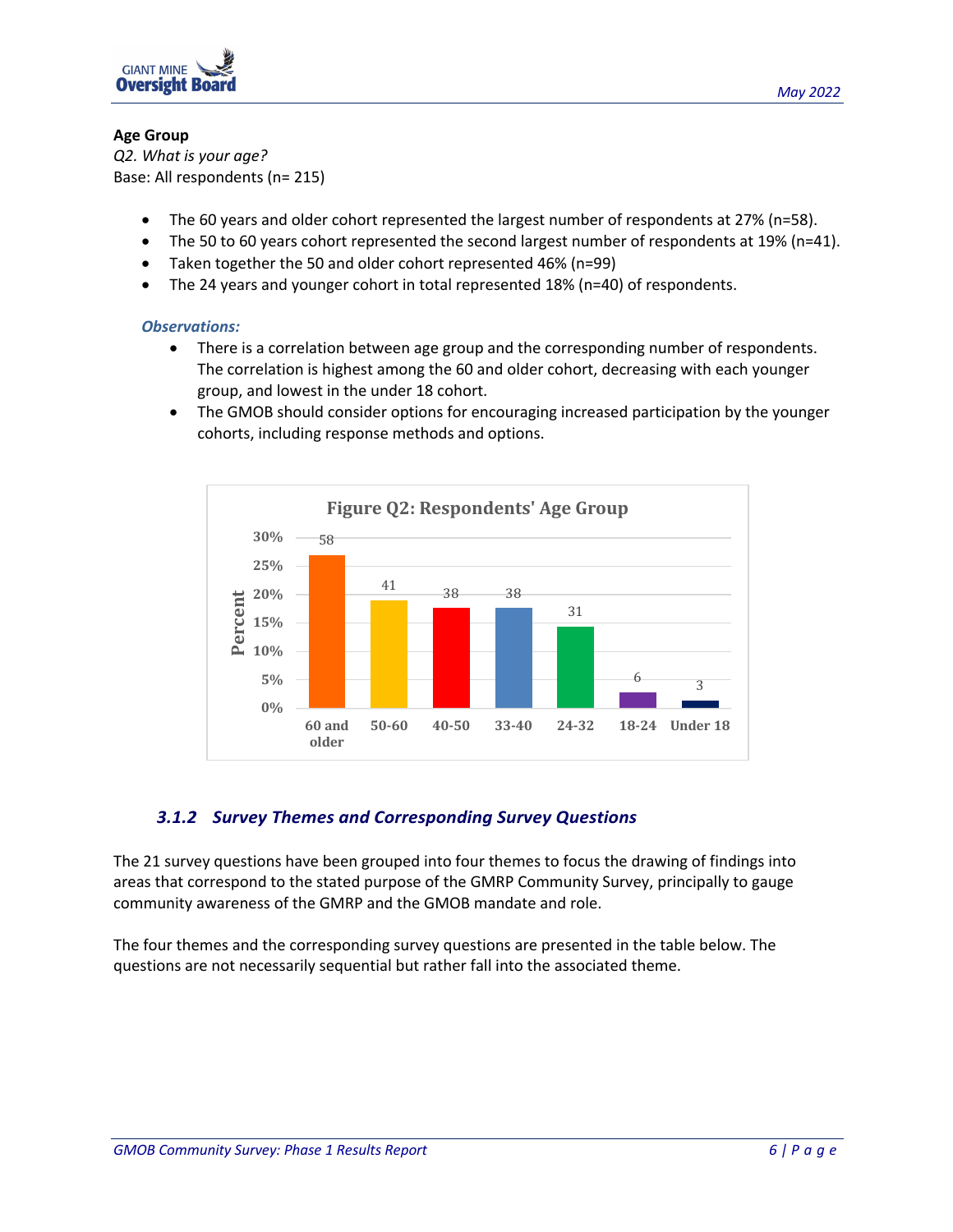

| <b>Theme</b>                                           | <b>Survey Questions</b>       |
|--------------------------------------------------------|-------------------------------|
| Theme A: Awareness of the GMRP and<br>Responsibilities | Q: 3, 4, 5, 20.               |
| Theme B: Awareness of the GMOB<br>Mandate and Role     | Q: 9, 10, 11, 12, 15, 16, 17. |
| Theme C: Areas of Interest in the<br><b>GMRP</b>       | Q: 6, 7, 8.                   |
| Theme D: Sources of Information and<br>Communications  | Q: 13, 14, 18, 19.            |

## **Theme A: Awareness of the GMRP and Responsibilities**

## *3.2.1 Overall Results and Observations*

## **General Observations:**

- There was awareness of the GMRP (Q3) by 97% (n=208) of survey respondents. It is likely that most respondents were motivated to participate in the survey due to their prior awareness of the GMRP.
- In terms of responsibility for site remediation (Q4), 79% (n=169) identified the Government of Canada. It is noteworthy from a community communication perspective that 23% (n=50) selected the Giant Mine Oversight Board (GMOB) as being responsible for site remediation. GMOB was established as an independent oversight entity and has no responsibility for the actual site remediation.

It is noteworthy that the three listed previous corporate owners of the Giant Mine were identified as being responsible for remediation by a relatively small number of respondents: Giant Yellowknife Mines Ltd was identified by 22% (n=47), Royal Oak Mines was selected by 19% (n=41) and Miramar Mining Corporation was identified by 13% (n=28) of respondents

- As a responding category, those who stated they were *very* informed to *somewhat* informed regarding the GMRP (Q5), comprised 84% (n=180) of all respondents. This could be expected given the responses to (Q3) – where 97% stated they were aware of the GMRP.
- As a responding category, those who stated they were *very* confident to *somewhat* confident in successful remediation comprised 41% (n=88) of all respondents.
- An additional 9% (n=20) stated they were *not at all* confident in successful remediation. As a responding category, those who stated they were *not very* confident to *not at all* confident in successful remediation comprised 37% (n=81) of all respondents.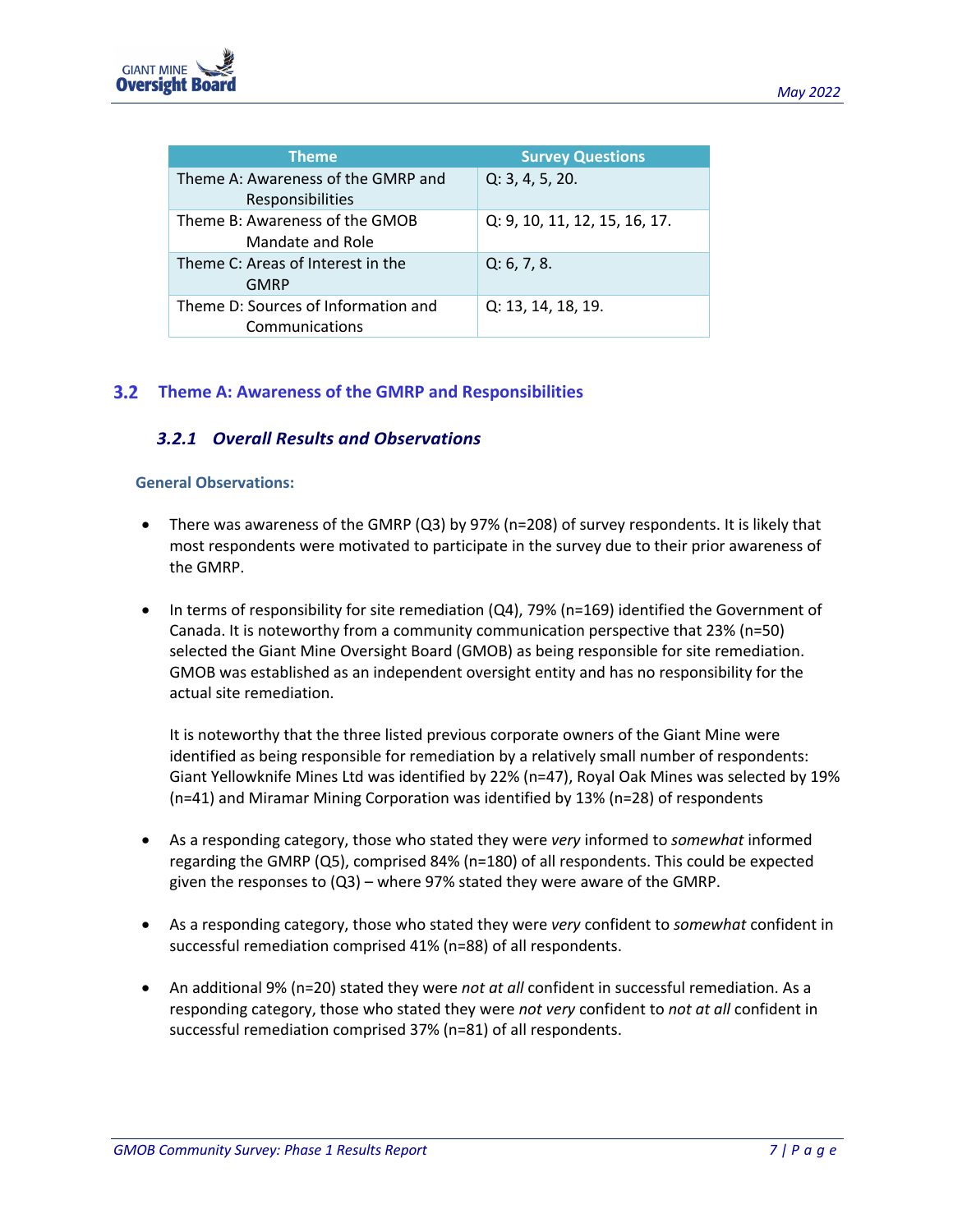

• Based on the results, the public's understanding of the respective responsibilities and legal obligations from remediation is generally limited. This provides an important perspective into GMOB's consideration for future communication and outreach initiatives.

## *3.2.2 Specific Questions Results*

## **Awareness of the GMRP**

*Q3. Have you heard of the Giant Mine Remediation Project (GMRP)?* Base: All respondents (n= 215)

- 97% (n=208) of respondents had heard of the Giant Mine Remediation Project.
- Only 3% (n=7) of respondent had not previously heard of the Giant Mine Remediation Project.



## **Responsibility for Remediation**

*Q4. Who do you think is responsible for the cleanup (remediation) of the Giant Mine site?* (You may select more than one answer).

Base: All respondents (n= 215). Multiple answers resulted in a total answer count of 425.

- 79% (n=169) identified the Government of Canada as being responsible for site remediation.
- 37% (n=80) identified the Government of the NWT as being responsible for site remediation.
- It is interesting to note that 23% (n=50) selected the Giant Mine Oversight Board as being responsible for site remediation.
- It is noteworthy that the three listed previous corporate owners of the Giant Mine were identified as being responsible for remediation by a relatively small number of respondents: Giant Yellowknife Mines Ltd was identified by 22% (n=47), Royal Oak Mines was selected by 19% (n=41) and Miramar Mining Corporation was identified by 13% (n=28) of respondents.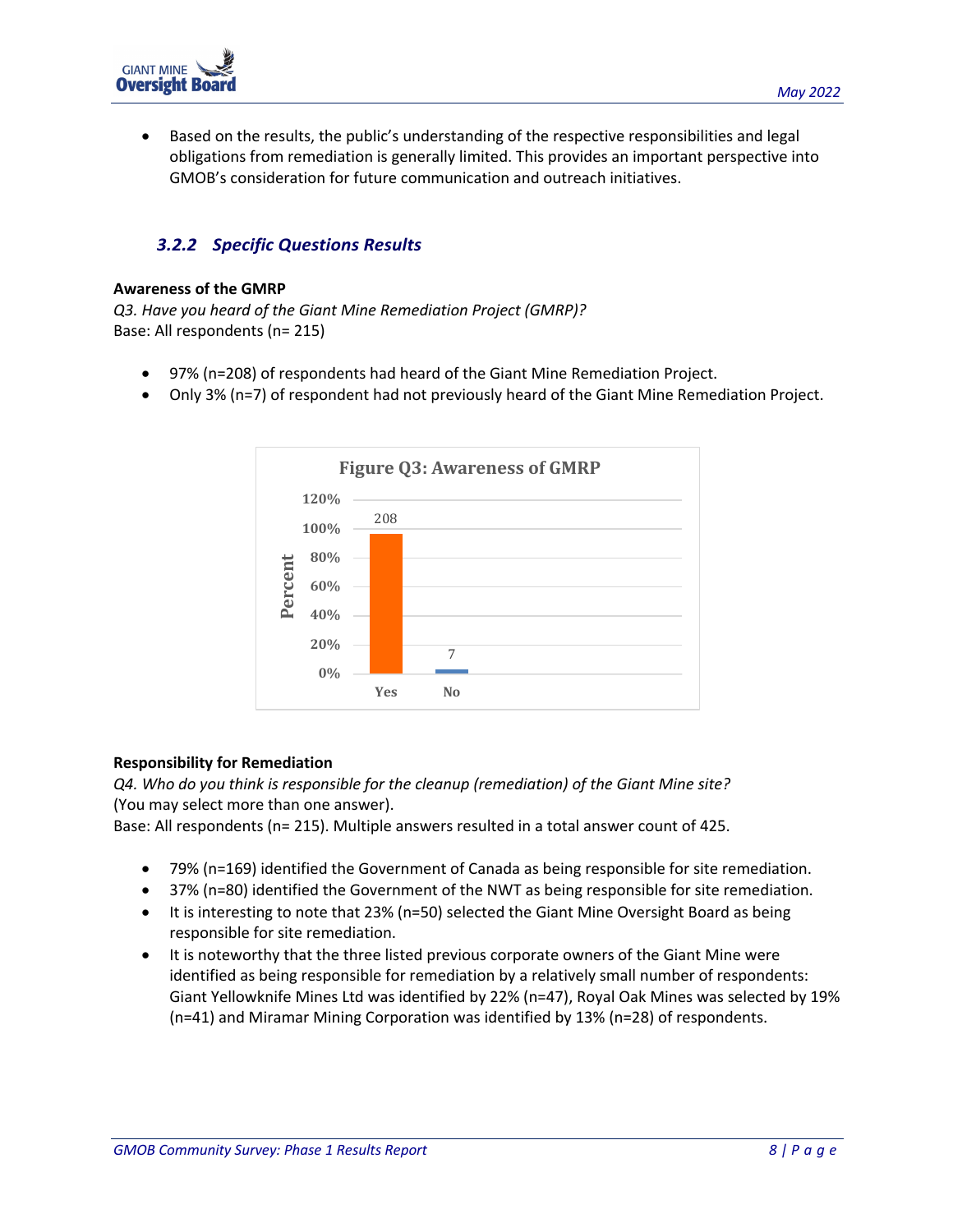



## **Extent of Knowledge about the GMRP**

*Q5. Remediation of Giant Mine includes the clean-up of the entire mine site, both surface and underground areas. How informed are you about the Giant Mine Remediation Project?* Base: All respondents (n= 215).

- 10% (n=22) stated they were *very* informed.
- 25% (n=53) stated they were informed.
- A further 49% (n=105) stated they were *somewhat* informed.
- As a responding category, those who stated they were *very* informed to *somewhat* informed, comprised 84% (n=180) of all respondents.
- 16% (n=34) stated they were *not* informed.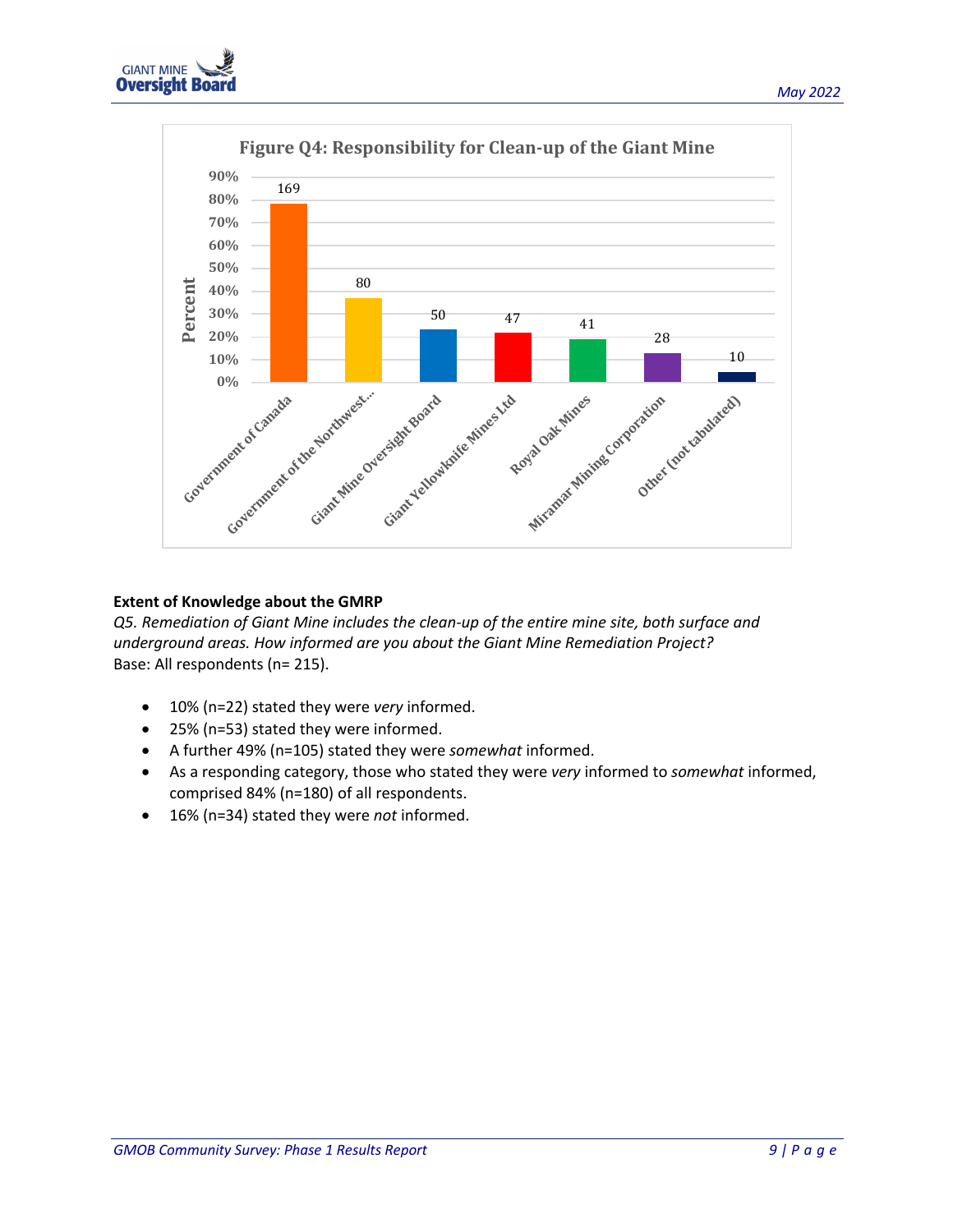



## **Confidence Level in the Successful Remediation**

*Q20*. What is your current level of confidence in the successful cleanup of the Giant Mine site? Base: All respondents (n= 215).

- 8% (n=18) stated that they were *very* confident in successful remediation.
- 33% (n=70) indicated they were *somewhat* confident in successful remediation.
- As a responding category, those who stated they were *very* confident to *somewhat* confident in successful remediation comprised 41% (n=88) of all respondents.
- 21% (n=46) indicated they were neutral regarding their confidence level in successful remediation.
- 28% (n=61) indicated they were *not very* confident in successful remediation.
- An additional 9% (n=20) stated they were *not at all* confident in successful remediation.
- As a responding category, those who stated they were *not very* confident to *not at all* confident in successful remediation comprised 37% (n=81) of all respondents.

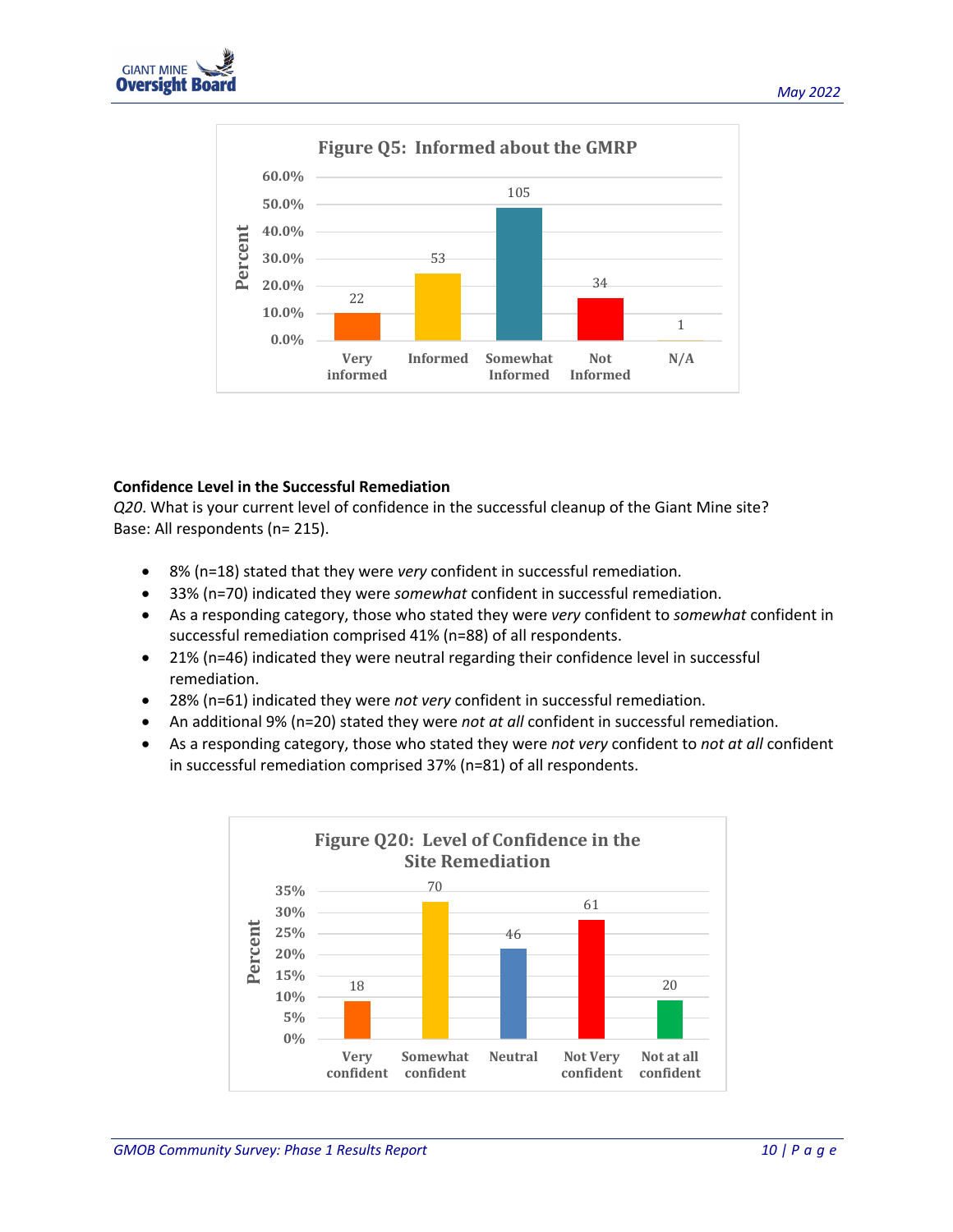

## **Theme B: Awareness of the GMOB Mandate and Role**

## *3.3.1 Overall Results and Observations*

#### **General Observations:**

- The majority (89%) had heard/were aware of the GMOB.
- Responses to first words or thoughts regarding the GMOB garnered a range of comments and perspectives both supportive and otherwise.

## *3.3.2 Specific Questions Results*

#### **Awareness of the GMOB**

*Q9*. *Have you ever heard of the Giant Mine Oversight Board?*  All respondents (n= 215).

- 89% (n=191) stated they *had heard* of the GMOB.
- 11% (n=24) stated they had *not heard* of the GMOB.



## **First Words or Thoughts Regarding the GMOB**

*Q10*. *What are the first words or thoughts that come to mind when you think about the GMOB?*  All respondents (n= 215).

There were 203 comments provided, of which 12 responses were either double, empty or had no legible reply. While there were several singular points made, there were several common themes throughout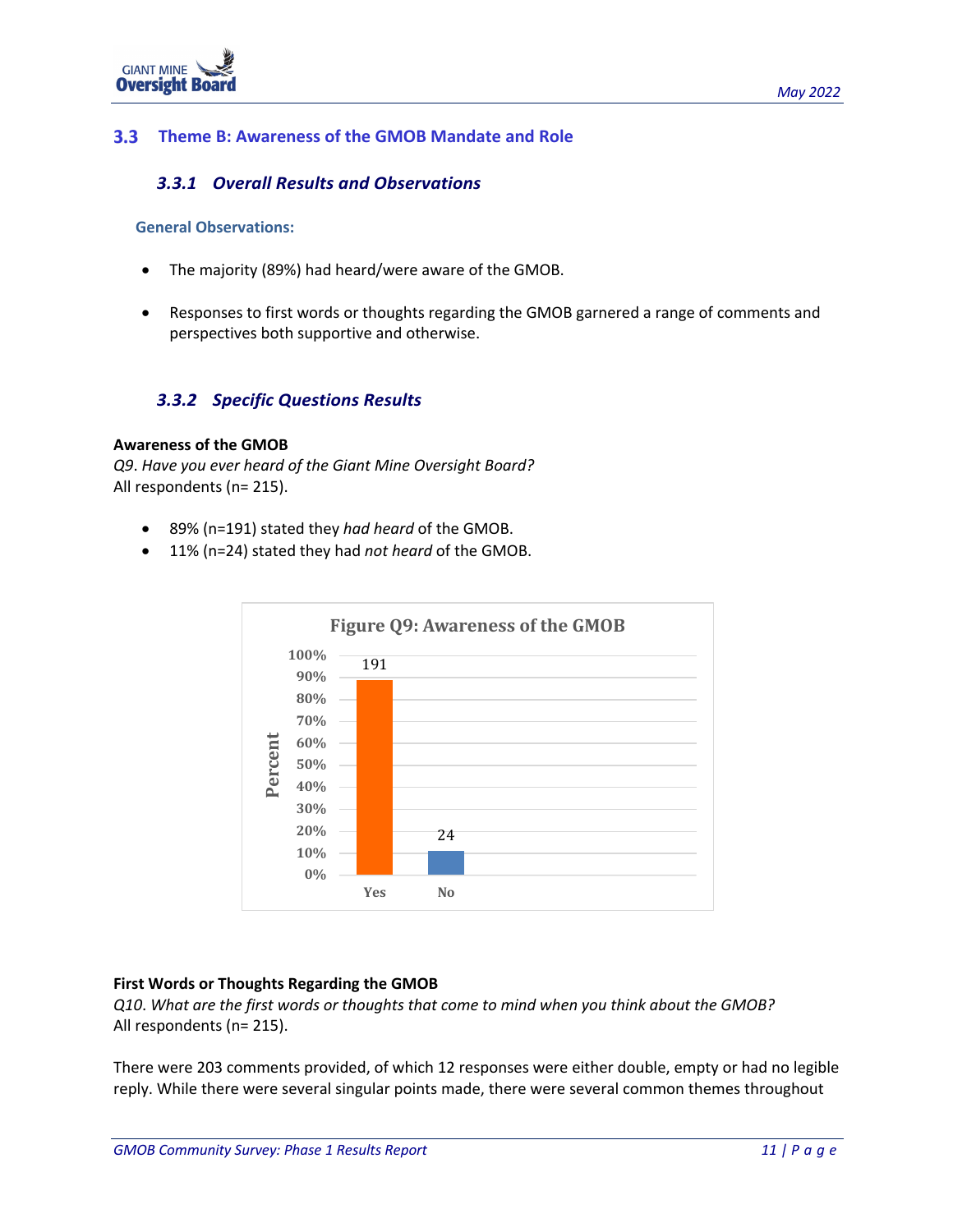

the comments regarding '*What are the first words or thoughts that come to mind when you think about the GMOB?"* 

The following selected comments are representative of the range of responses received.

- *Environmental responsibility and compliance.*
- *Independent agency comprised of highly experienced and accredited individuals brought together to monitor and scrutinize the reclamation process and to keep the public informed of the process.*
- *Unprecedented, objective; empowered, community oversight.*
- *Non-profit/volunteer board? Not confident in its legal right to govern.*
- *… the distrust of the Federal Government is palpable; therefore, an independent review/oversite board is necessary for public trust in the project.*
- *Oversee what the government is doing with regards to the remediation and try to make sure the concerns and wishes of the people regarding the remediation are being heard.*
- *A partner and watchdog in the remediation process; local and professional expertise for permanent arsenic trioxide solution; communications with the public re the project.*
- *Arm's length oversight of the remediation project.*
- *Well-meaning but government funded and therefore dependent.*
- *Responsible for the oversight … bringing transparency to the public and those involved.*
- *Community engagement.*
- *Are the goals and objectives of the Board well thought out? Does the Board have adequate capacity to achieve them?*
- *Not taking fast enough action.*
- *Slow…underfunded.*
- *Redundant.*
- *A board we can trust to ensure accurate information is provided to the public consistently.*
- *Community guardian.*
- *Anti-mining messaging. Poor understanding of the mining industry. Focused on negative aspects of Giant mine and little to no consideration for the many positives.*
- *Needs improvement. Currently ineffective in communicating its responsibilities and demonstrating results for financial resources it receives and spends.*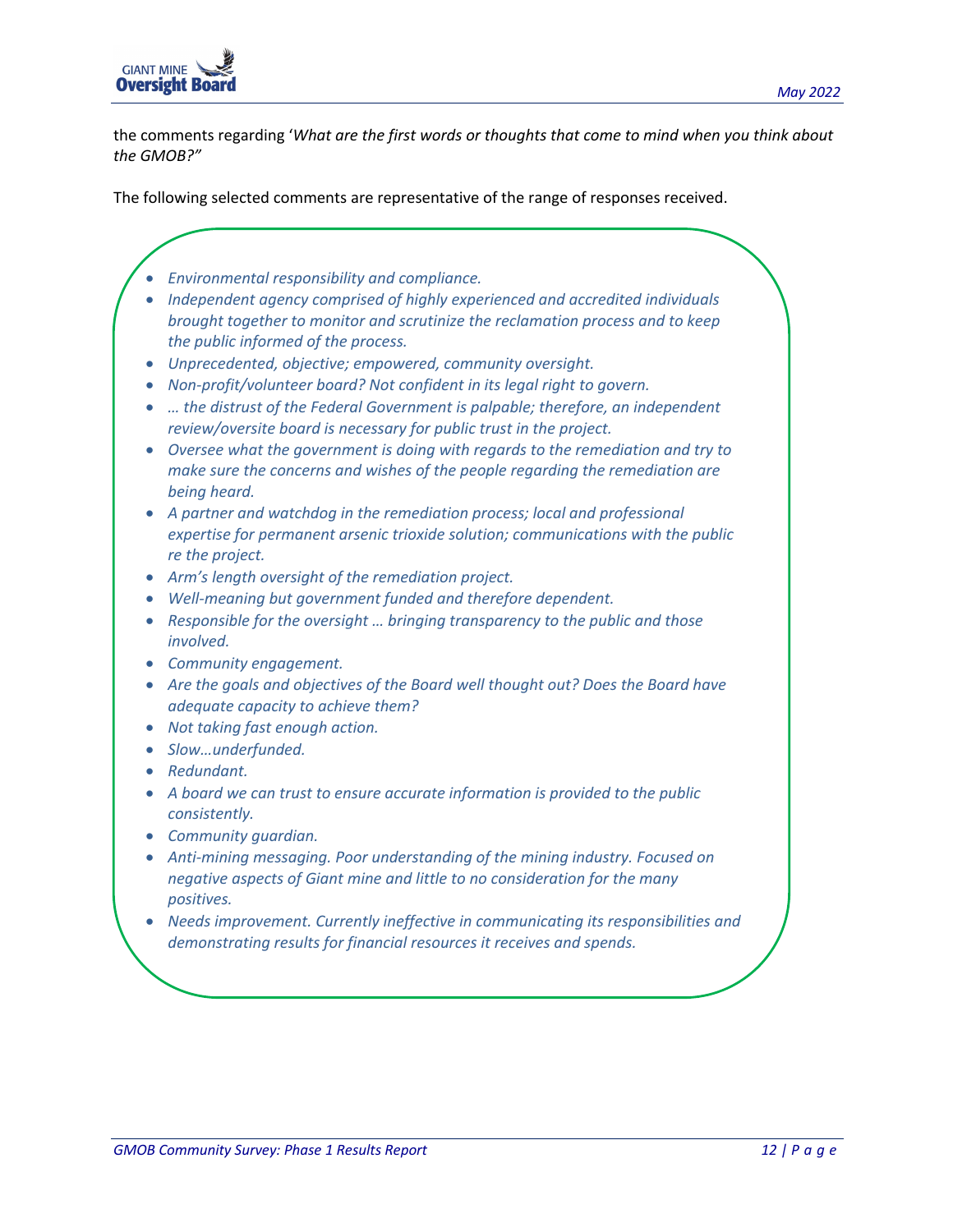

#### **General Observations:**

- There was an emotional thread and a range of views in a significant number of comments that in many ways were reflective of the responses and comments provided in other survey questions (e.g., What does proper remediation mean? What does reconciliation mean?
- The comments illustrate significant divergence and gaps in awareness and understanding of the mandate, degree of independence and functions of the GMOB. The question appears to have been challenging for some responders, especially for those with little knowledge/awareness of the GMOB or the GMRP.
- The comments run along a scale from where the GMOB is viewed as '*necessary and useful'* to '*redundant and not necessary'*. This appears to be influenced by one or more of the following factors: Responses to questions in Theme B: Awareness of the GMOB mandate and role; degree of trust or mistrust of 'government' (largely the Government of Canada) for not having taken action earlier to address this problem; and general community fatigue and frustration with the scale, impacts and protracted duration of the Giant Mine 'problem'.

## **Knowledge of the GMOB's Independence**

*Q11*. *Did you know that the Giant Mine Oversight Board operates independently from government?*  All respondents (n= 215).

- 70% (n=150) indicated that they were *aware* of the GMOB's independence from government.
- 30% (n=65) indicated that they were *not aware* of the GMOB's independence from government.



## **The GMOB's Mandate**

*Q12*. *In your view, what is the mandate of the Giant Mine Oversight Board, and what are its main responsibilities?*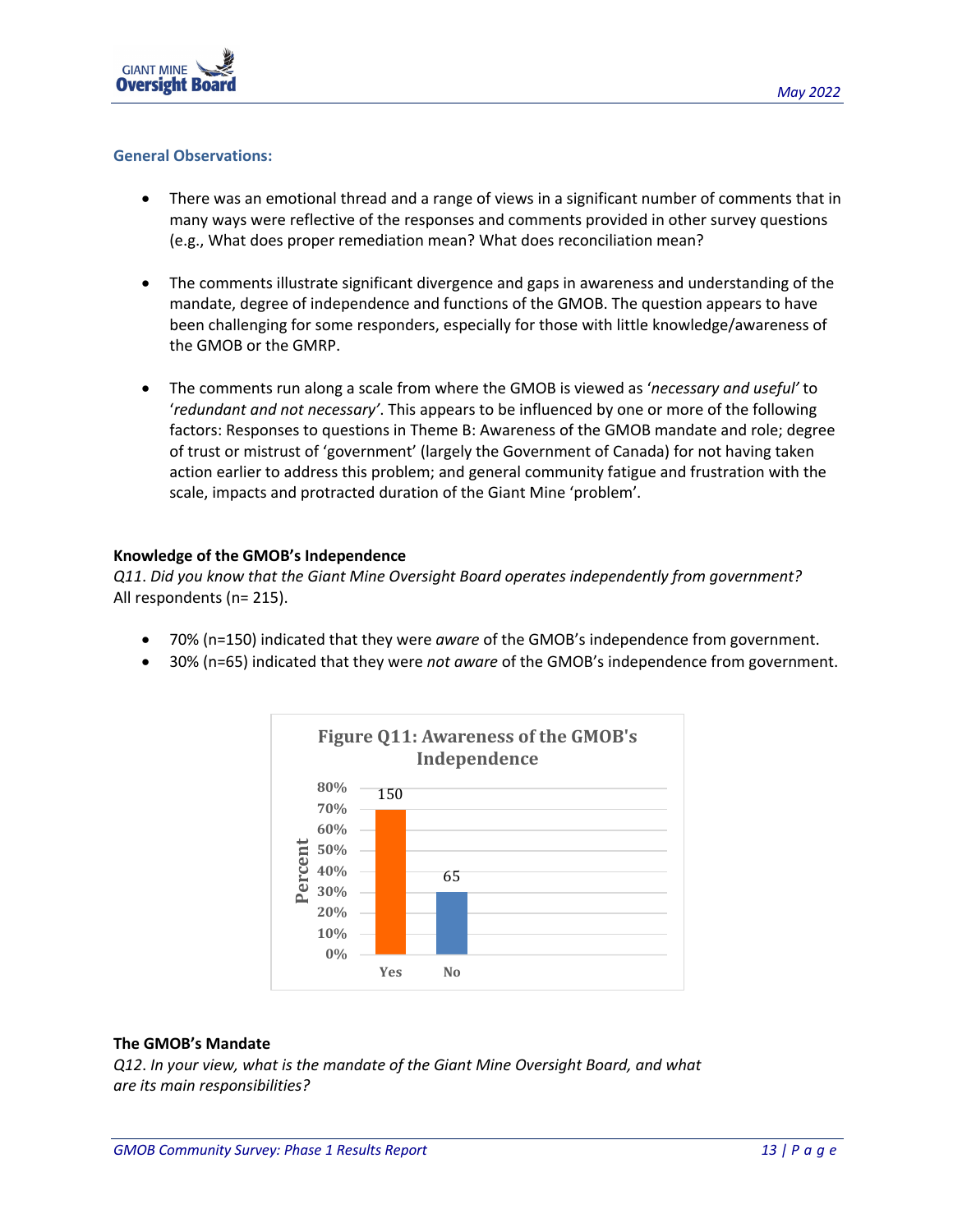

There were 175 comments provided, of which approximately 35 responses were either double, empty, had no legible reply, or stated that they had no further comments or questions.

The following selected comments are representative of the range of responses received.

- *To ensure the safety of the community. But more generally, to educate the population.*
- *As an independent party that ensures cleanup of the mine site is accountable.*
- *To review the technical aspects of the clean-up and advocate for what's best for residents and communicate to residents whether they're supportive of what's being planned.*
- *Be a liaison for communication and audit for the project's progress.*
- *Monitor and report on the Giant Mine Remediation Project; Make recommendations on programs, research, and reports about the Project; Research a permanent solution for the arsenic trioxide stored underground at the Giant Mine site; and Communicate GMOB's activities to the Parties and the public. Maintain a publicly accessible of archive records about the establishment, operation and remediation of the Giant Mine site.*
- *To oversee the rehabilitation and remediation phase of the Giant mine clean-up and to monitor and provide directive commentary on future remediation and management activities; to organize research into possible technologies and processes for neutralizing the threat of arsenic trioxide waste in the future; and, to communicate the nature and status of remediation to future generations.*
- *Monitor the project's government partners, keep the public informed, act as consultant for government re permanent arsenic trioxide solutions, ensure local economic opportunities and accountability.*
- *To ensure environmentally responsible decisions are being made to achieve the best results.*
- *Overseeing the strategy for remediation at Giant. Overseeing activities of the project management organization responsible for awarding work packages associated with conduct of work.*
- *To make sure MVLWB does their job properly.*
- *Assisting with reconciliation*
- *To ensure that the remediation of Giant Mine is conducted properly, in accordance with legislative and ethical obligations, and to identify any issues/discrepancies that may be important for the general public to know.*
- *Communicate to the public why the mine is not meeting its objective of training and hiring indigenous people. Applying pressure to the Giant Mine Remediation Team to do better with respect to building capacity of local industry through training, sole sourced contracts, and mentoring opportunities.*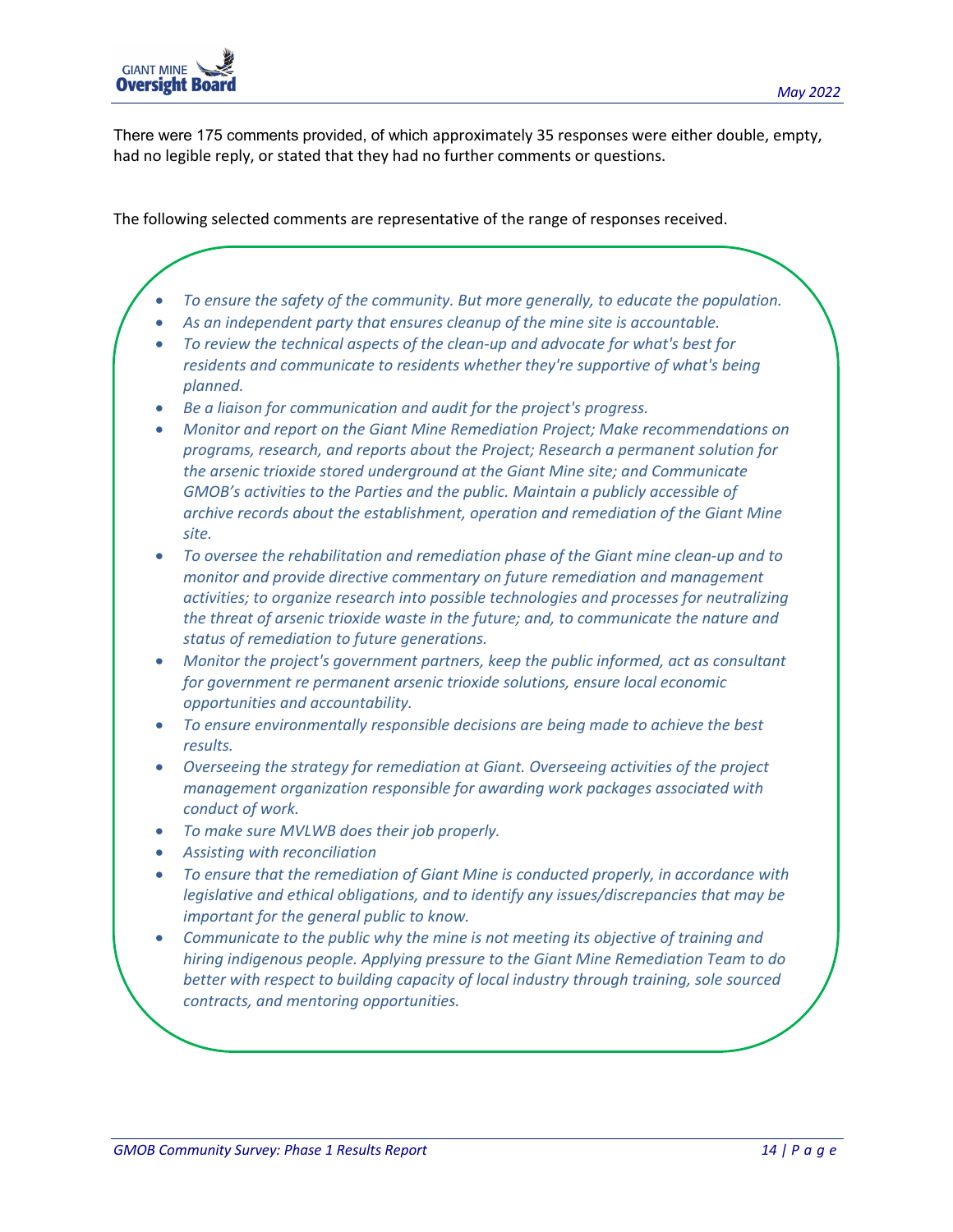



- *Mandate appears to be anti-mining messaging, but I do not believe that is the actual mandate. The focus on negative aspects is damaging the actual mandates for reconciliation and acceptable level remediation.*
- *To watch how the project proceeds and ensure that the parties are following through on their mandates, although there is no way to independently track the long-term progress or effectiveness of remediation (on or off site), because no community-based measuring mechanisms have been established … [the] most critical objective is to ensure that remediation of the Giant Mine site is carried out in a manner that is environmentally sound, socially responsible, and culturally appropriate and to take the highest possible overview of the many moving parts involved in dealing with the future of the mine site.*
- *GMOB overlooks all mining activities and abandon[ed] mine site, remediation projects.*

## **General Observations:**

- The comments illustrate significant divergence and gaps in awareness and/or understanding of the mandate and responsibilities of the GMOB. Overall, the respondents who were able to provide their perspective regarding the mandate question, reflected to varying degrees the basic reason for the establishment of the GMOB as stated in the Board's approved *vision, mission, and mandate* statement.
- The question also appears to have been challenging for some responders, especially for those with little knowledge/awareness of the GMOB or its mandate and functions. Consequently, there were a notable number of '*I do not know'* comments regarding the GMOB mandate.

#### **Knowledge of the GMOB's Annual Report**

*Q15*. *Do you know that the Giant Mine Oversight Board produces an Annual Report?* All respondents (n= 215).

- 59% (n=127) stated they were *aware* of the GMOB's Annual Report.
- 41% (n=88) stated they were *not aware* of the GMOB's Annual Report.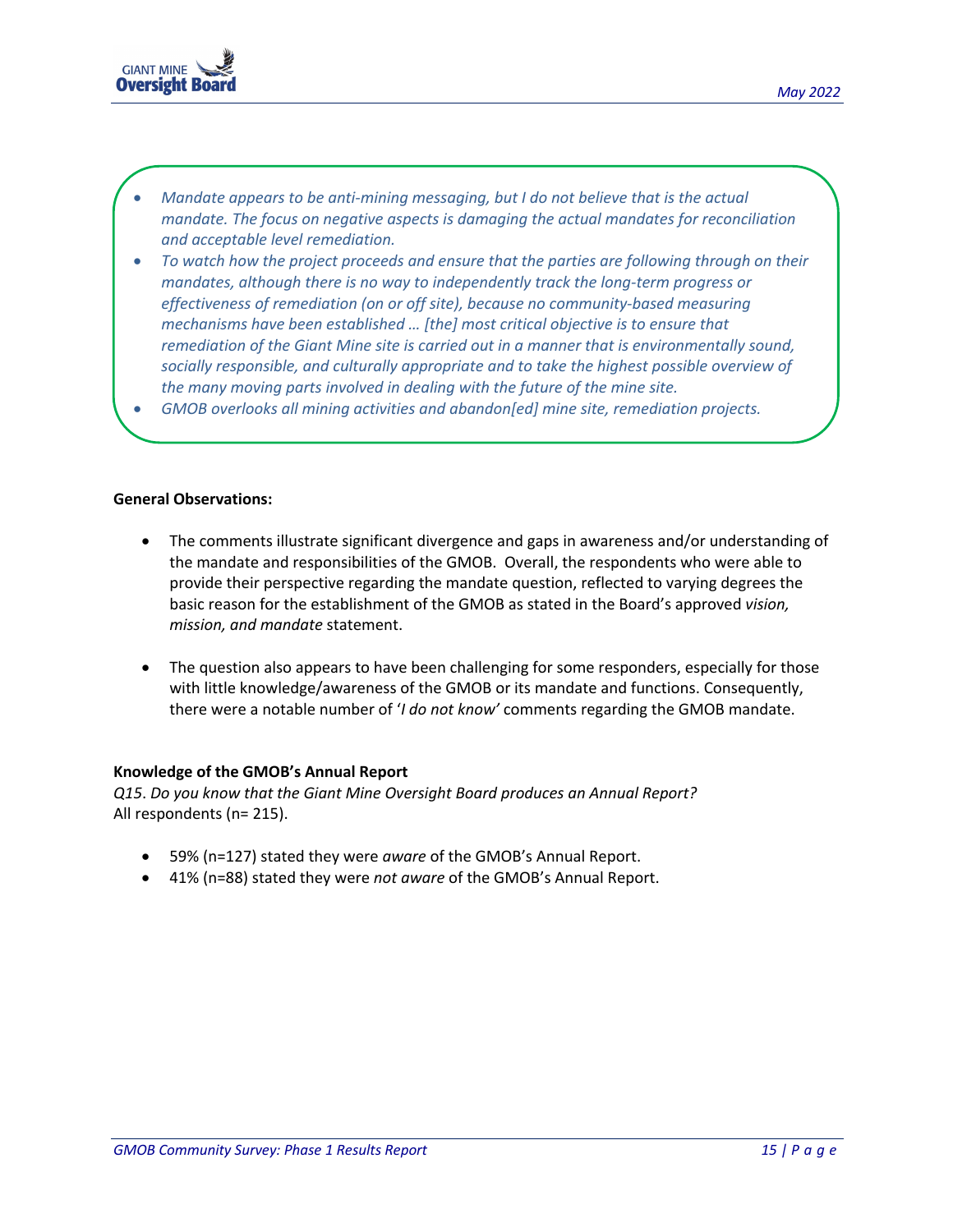



## **Knowledge of the GMOB's Annual Public Meeting**

*Q16*. *Do you know that the Giant Mine Oversight Board hosts an Annual Public meeting each spring?* All respondents (n= 215).

- A total of 48% (n=104) were *aware* of the GMOB's annual public meeting.
- 34% (n=74) stated they were *aware* of the GMOB's annual public meeting but had not attended one. An additional 14% (n=30) stated that they were *aware* and *had attended* the annual meeting.
- 48% (n=104) stated they were *not aware* of the GMOB's annual public meeting



## **Knowledge of the GMOB's Office in Yellowknife**

*Q17*. *Do you know that the Giant Mine Oversight Board has an office in Yellowknife?* All respondents (n= 215).

- 84% (n=180) stated that there *were* aware of the GMOB's office in Yellowknife.
- 16% (n=35) stated that there were *not aware* of the GMOB's office in Yellowknife.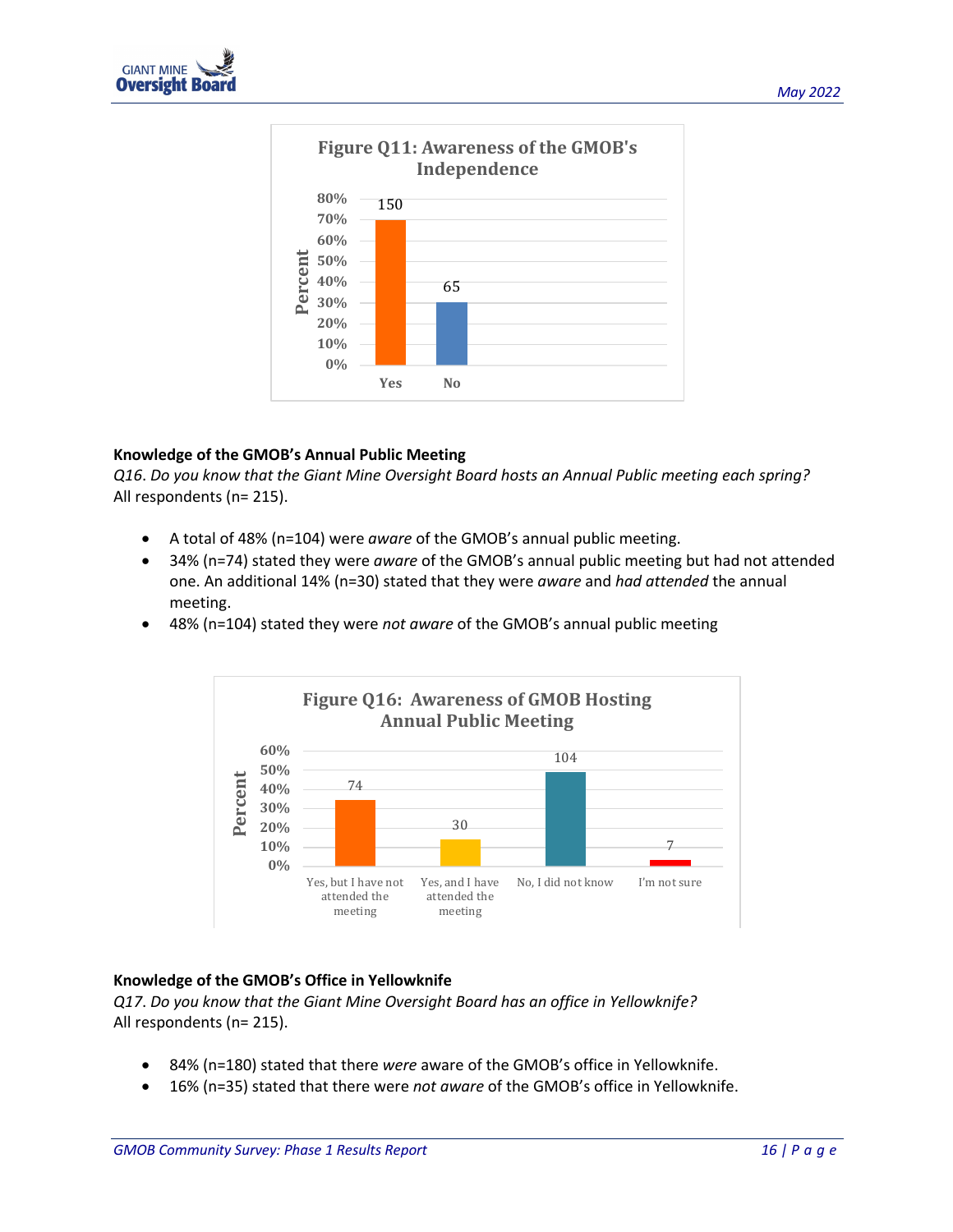



## **Theme C: Areas of Interest in the GMRP**

## *3.4.1 Overall Results and Observations*

#### **General Observations:**

- There was significant interest in or concern about remediation activities. Areas of particular interest, as reflected in the top five selected by between 67% and 57% of respondents were: Water treatment; Arsenic trioxide contamination; Future land use; Freezing of the arsenic chambers; and the extent of the contamination.
- There were several other comments with respect to areas of interest or concern, including: *Effects of climate change on ability to keep the site stable; The feasibility (and the current economics of gold prices) of building a modern mine at the site, which would include an autoclave to safely, and permanently, dispose of the arsenic trioxide; and the Perpetual Care Plan and future Funding.*

## *3.4.2 Specific Questions Results*

#### **Interest in or Concern about Remediation**

*Q6*. *Are you interested in or concerned about the remediation (clean up) activities at the Giant Mine site? (*You may select more than one answer). All respondents (n= 215).

- 91% (n=195) indicated they *were* interested in or concerned about the GMRP remediation activities.
- 9% (n=20) indicated they *were not* interested in or concerned about the GMRP remediation activities.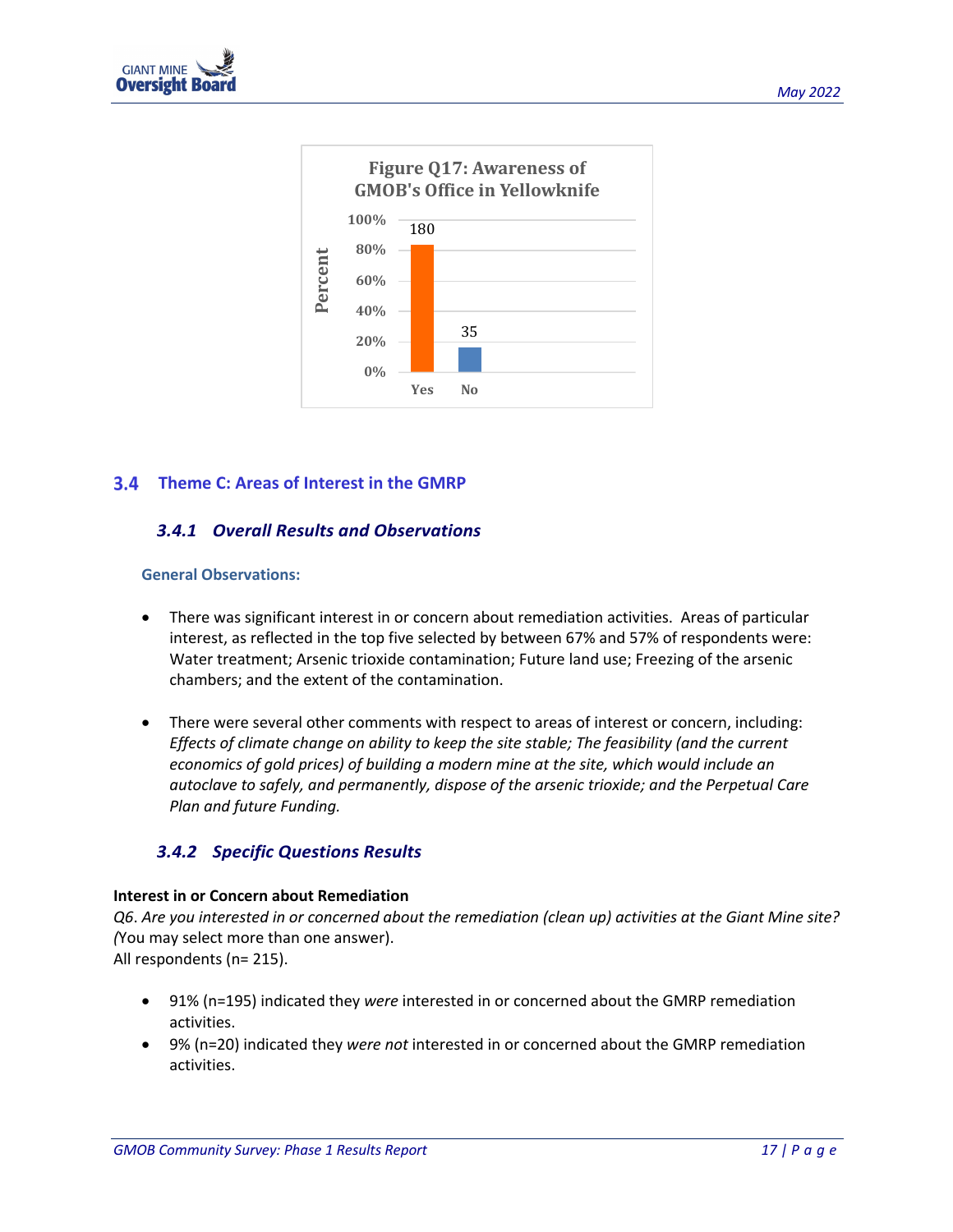



## *Remediation Elements of Main Interest:*

Of those who stated they *were* interested in or concerned about then GMRP remediation activities, the top ten areas of interest or concern were:

| <b>Percent</b> | <b>Areas of Interest</b>                        |
|----------------|-------------------------------------------------|
| 67%            | Water treatment                                 |
| 67%            | Arsenic trioxide contamination                  |
| 65%            | <b>Future Land Use</b>                          |
| 62%            | Freezing of the arsenic chambers                |
| 57%            | Extent of the contamination                     |
| 53%            | Human Health and Ecological Risk Assessment     |
| 49%            | Tailings remediation or tailings breach         |
| 48%            | Reconciliation with the local Indigenous groups |
| 46%            | <b>Community Boat launch</b>                    |
| 44%            | Freezing of hazardous materials                 |

## *Other Identified Areas of Interest or Concern*:

There were several other comments with respect to areas of interest or concern, some of which were essentially variations on the top ten identified. The additional new comments, all singularly stated, included the following: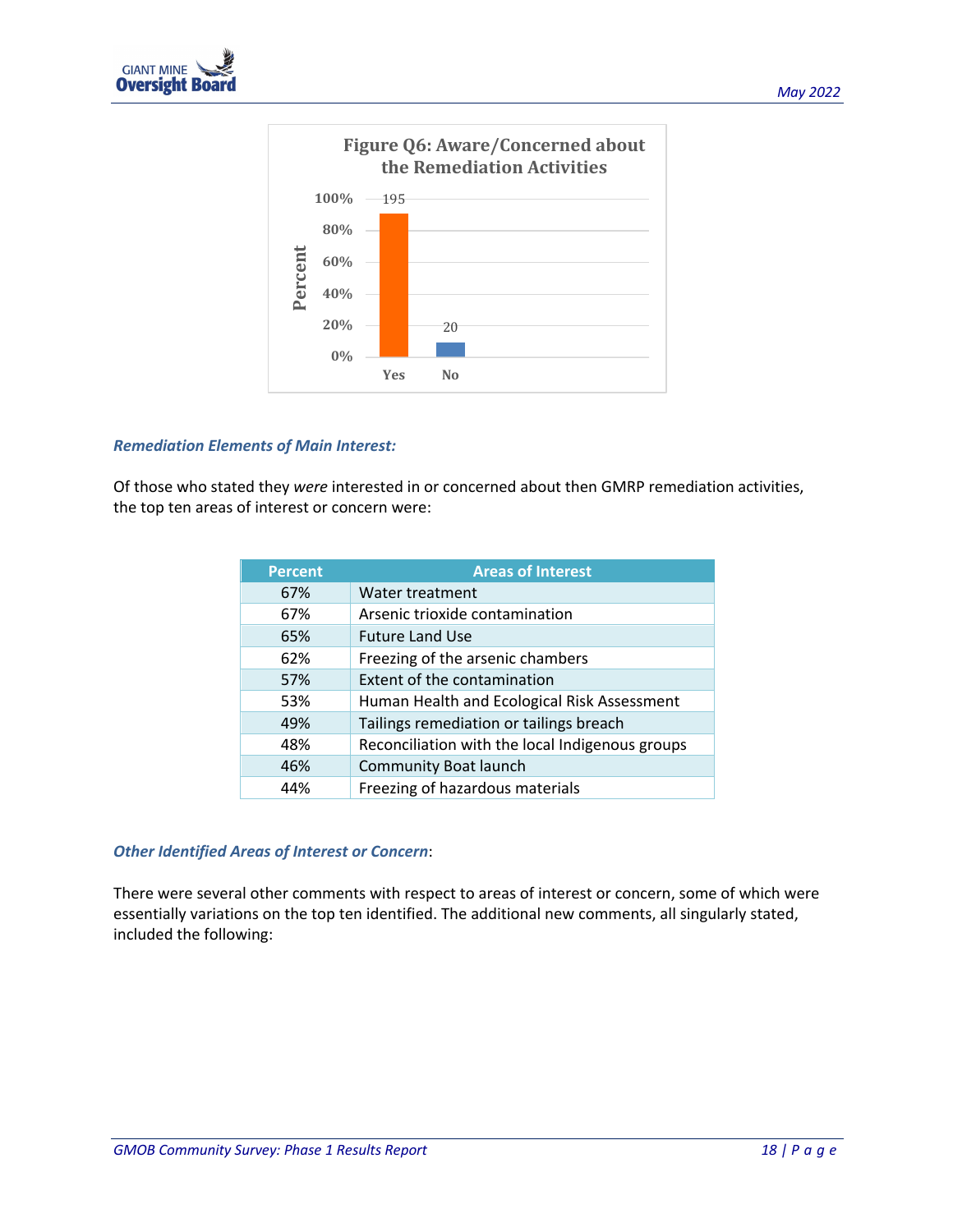

- *Effects of climate change on ability to keep the site stable.*
- *Heritage site.*
- *Consider the feasibility (and the current economics of gold prices) of building a modern mine at the site, which would include an autoclave to safely, and permanently, dispose of the arsenic trioxide. This approach would produce the best outcomes for the environment, local people, and Canadian taxpayers!*
- *Creating education resources for schools and incorporating Giant Mine 'legacy' into curriculum at various age levels.*
- *Perpetual Care Plan and Funding.*
- *Perpetual care by Yellowknives Dene First Nation.*
- *Fair and timely compensation to the YKDFN members.*
- *Compensation for sailing club members.*



## **Views on Proper Remediation**

*Q7. What does a proper remediation mean or look like to you?* 

There were 203 comments provided, of which 12 responses were either double, empty or had no legible reply. While there were several singular topic points made, there were several common threads throughout the comments regarding '*what does a proper remediation mean or look like*?" The comments can be characterized and grouped into the following 'threads. The threads are augmented by selected text or quotes from the submissions.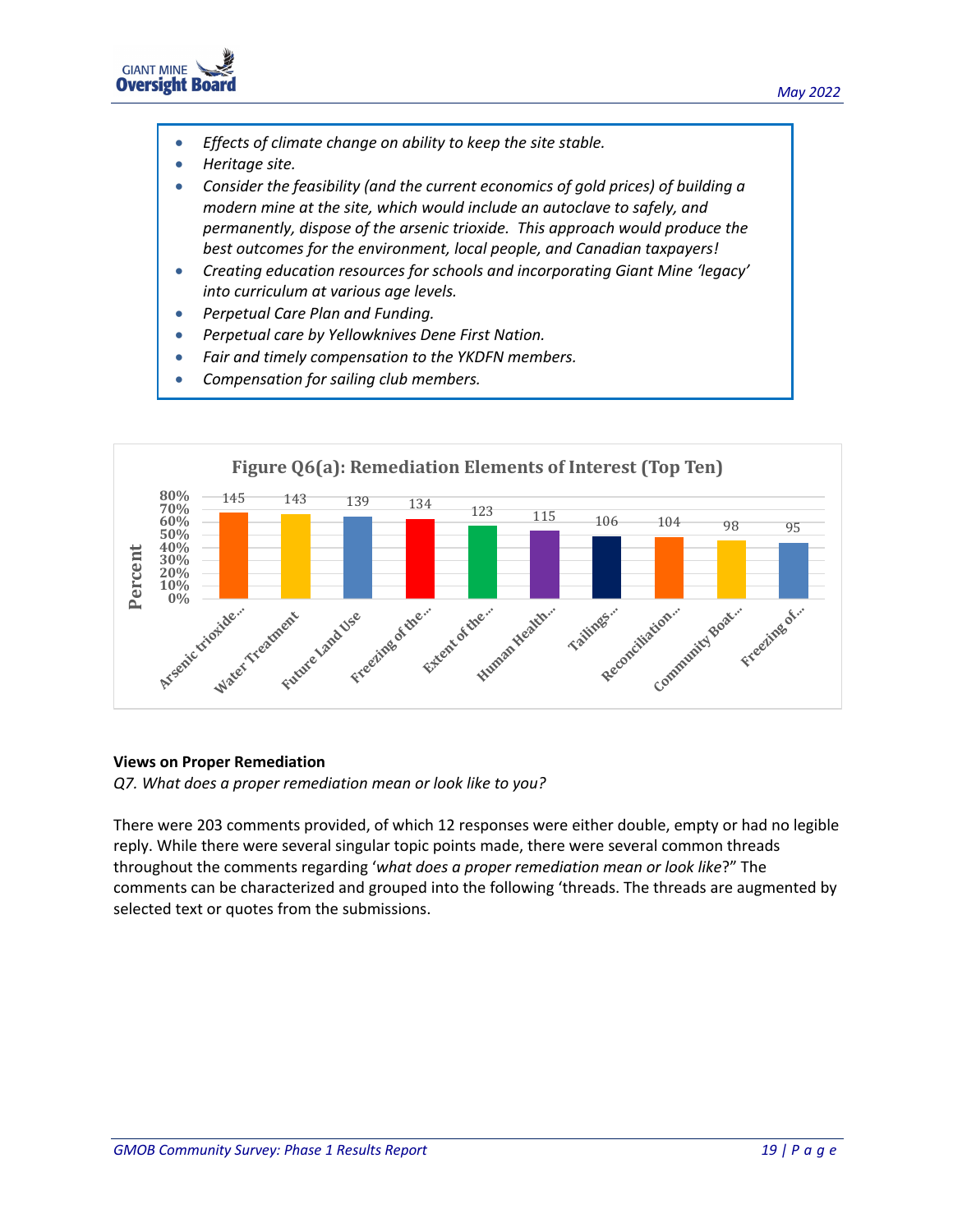

#### **General Observations:**

## *1. Ethical Obligation and Commitment to do the Right Thing:*

There was an emotional component and a range of views in a significant number of comments with references that a '*proper*' remediation. The common element is the need for an ethical obligation and commitment to do the responsible and *right thing* from an environmental, social and cultural perspective. The remediation needs to be done through sustained meaningful engagement and collaboration with Indigenous peoples and communication with the public at large.

The YKDFN was the only group specifically referenced, about legacy impacts and compensation. There were no references in the comments regarding impacts on or compensation for the Metis (North Slave Metis Alliance), who are a party to the Environmental Agreement (2015), or any other Indigenous group.

- *Returning the environment and water to a condition that is safe for humans. Remediating the site in a way that properly incorporates, compensates, and supports the Yellowknives Dene First Nation.*
- *It means the not only fixing and making the land usable again but fixing the years of contamination to the people of yellow Ndilo and Dettah and the reconciliation with the indigenous communities listed above and any others affected by this.*
- *The scars on the land are no different than the scars on the people - they are just less obvious. The land remediation is costing approximately 1 billion dollars. How much are we spending to "remediate" the people?*

#### *2. Permanent Remediation Solution versus Perpetual Care:*

There is a divergent view between those who maintain that a '*permanent solution*' is ultimately needed, not a '*freeze in place'* short term option which requires perpetual care (and the associated impacts and implications), and those stating the need to eliminate or at least minimize any residual environmental and health risks. The latter group, represented the most comments submitted, expressed degrees of recognition and acknowledgment of the existing scientific, technical, and traditional Indigenous knowledge and capability limits, as well as existing environmental restoration feasibility constraints (e.g., ecological, hydrological) to return the site to a pre-mining state and, cost- benefit considerations on which the approved remediation plan is premised.

There is a clear message to ensure that mandated authorities and governments do not avoid the responsibilities and obligations regarding the research for a permanent solution – one based on science.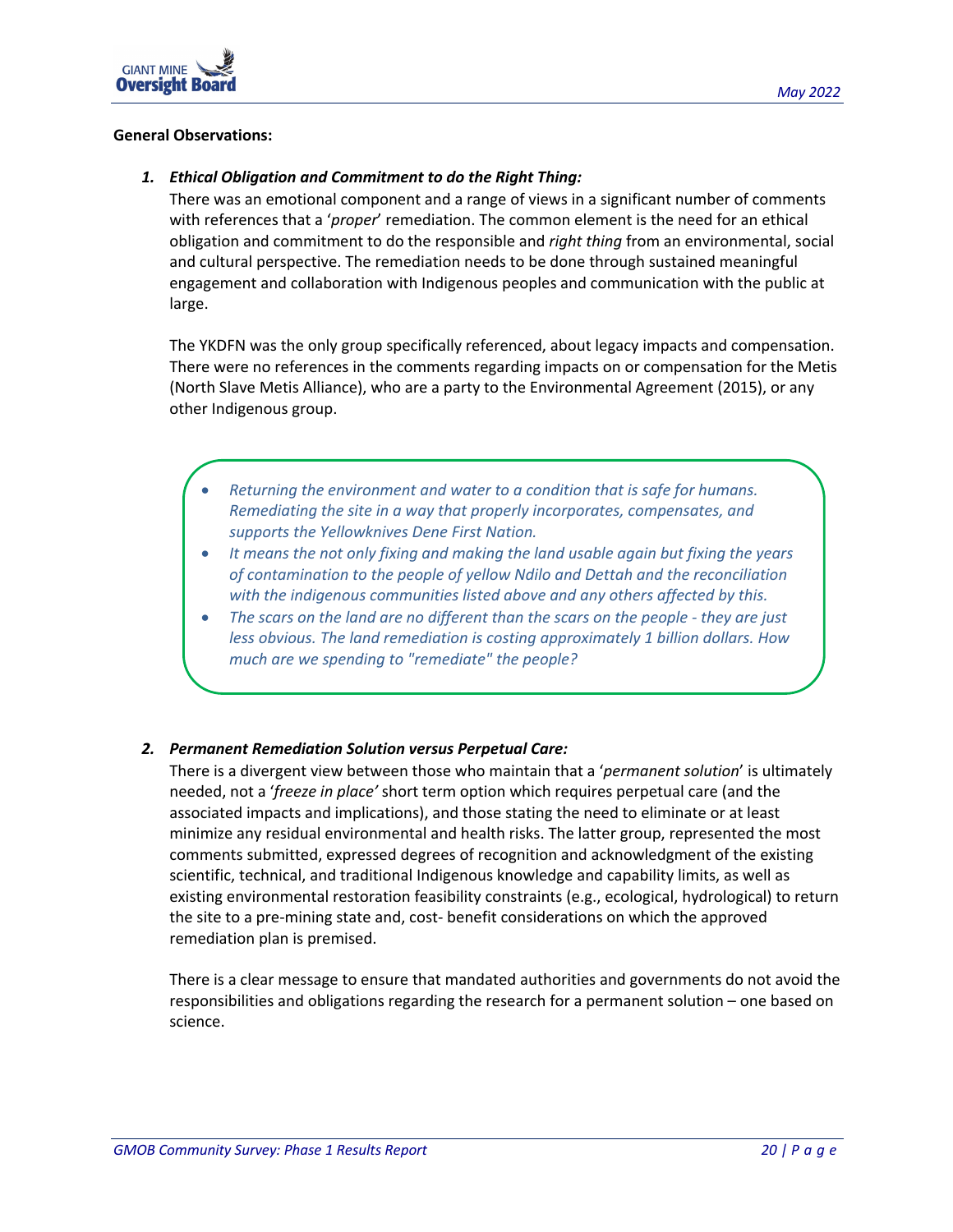

- *A permanent and complete solution to the problem of the stored arsenic trioxide. This means further scientific study to determine how it can be safely dealt with.*
- *Responsible, cost effective, appropriate, and timely implementation of the remediation plan consistent with value for money principle. Do not continue to look a magic solution where one does not exist - it is a management alternative.*
- *Proper remediation must consider all options. When seeking ideas and solutions, include industry experts - mining experts! Consider all benefits, environmental and social. Base decisions on science and social benefit not on politics and squeaky wheels!*
- *Surface soil, water, and sediment cleaned to appropriate guidelines; sites where this isn't viable for engineering/ecological reasons are clearly demarcated. Underground contaminant storage is secure and will not be vulnerable to long term landscape changes in drainage patterns. Rights holders, stakeholders, residents approve of process and results.*

## *3. Scope and Limitations of Remediation and Site Re-Purposing:*

There are divergent views between those who want to see the site restored to the extent possible and re-purposed for beneficial community use through Northern and Indigenous business economic opportunities and use, tourism and education, enable a return to traditional Indigenous harvesting, and recreation opportunities through remediation that extends beyond the current industrial standards, and those that represented the largest number of comments who acknowledged and stated that there are inherent limitations to which the site can be remediated and re-purposed given environmental and human health risks considerations.

- *All risks to the environment and human health are managed. Threats are properly monitored and mitigated to the extent that available technology allows, and work continues to determine how to further reduce the remaining threats to the environment (including people). A long-term plan is developed and regularly reviewed and revised as necessary to guide the work that is underway, planned for the near future, and anticipated to be required over time.*
- *A balance between environmental benefits and project budget and time expended to achieve goals.*
- *Perpetual containment and care of contaminants, on surface and underground; remediation of surface to the highest possible future use (e.g., residential use of town site, recreational use of boat launch; surface use of tailings areas; rehabilitation of pit areas; continuing monitoring of health impacts.*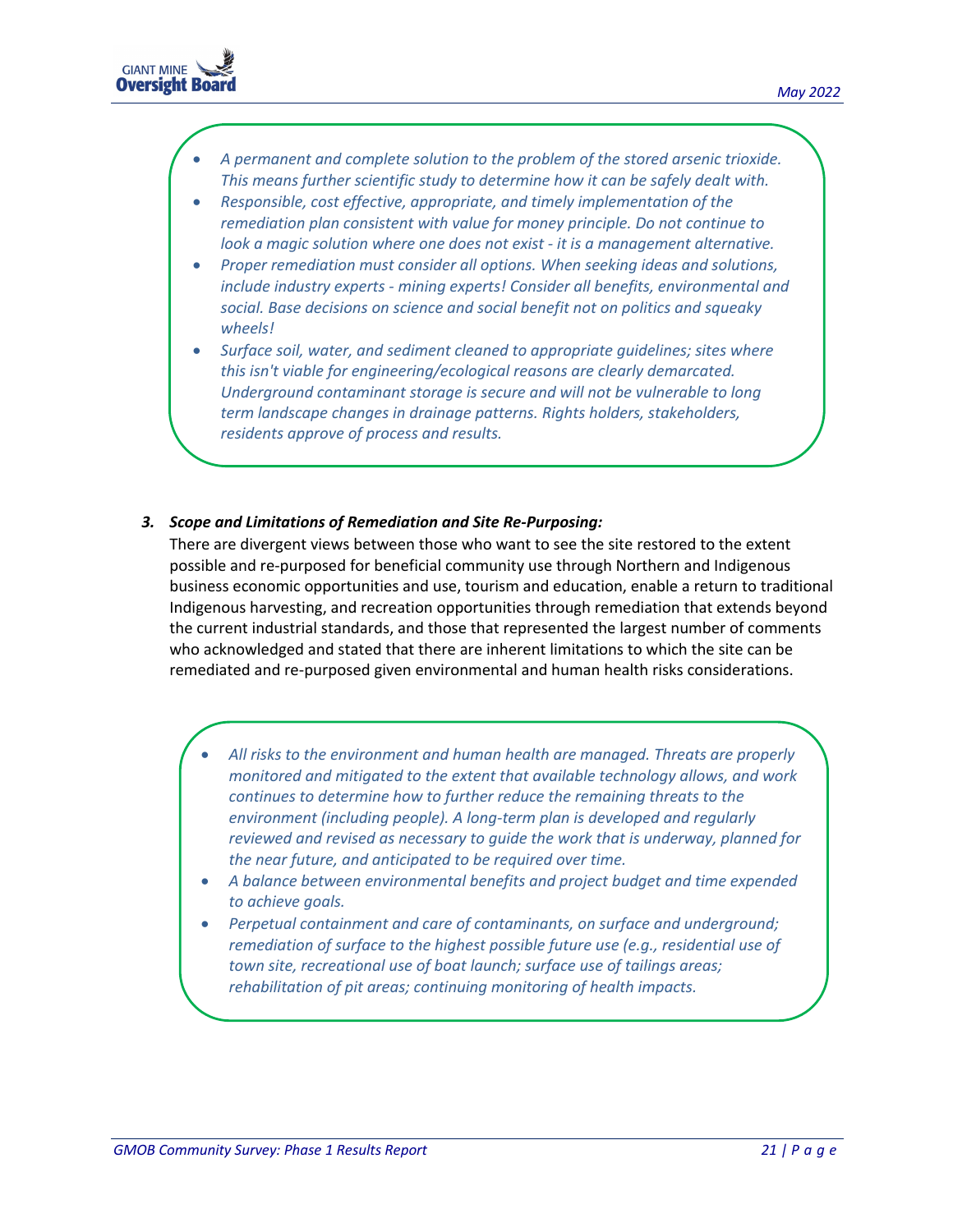

## *4. Government Transparency, Accountability, and Effective Responsibility:*

This thread was evident as an overarching component in a number of comments that encompassed the preceding threads. However, given the emphasis by responders it has been listed separately to ensure that the intent of the largely shared messaging is reflected and respected.

The messaging included a focus on the obligations to follow through on commitment and obligations by mandated authorities (e.g., regulators) and government with respect to fulfilling the requirements of the Environmental Agreement, approved Remediation Plan, monitoring, reporting and ongoing search on emerging potential options for a permanent solution to manage the arsenic trioxide in the underground chambers on site through the GMOB funded research program. Additionally, take steps to maximize local socio-economic benefits resulting from the remediation and on-going monitoring work through appropriate procurement and contracting practices.

- *Completed on schedule and budget to ensure proper use of taxpayers' money.*  Leaving a site that does not require active management forever. A project that *provides benefits for the local community.*
- *A return of the land to pre mined state as much as possible; safe, effective and long-lasting management of the arsenic trioxide underground; accountability of the responsible parties; strong legislation that prevents this sort of situation happening again.*
- *Safe, effective, and long-lasting management of the arsenic trioxide underground; accountability of the responsible parties; strong legislation that prevents this sort of situation happening again.*
- *Government taking effectual responsibility today and in the future. …Be honest with the public and base conclusions on science. Spend the money required [and] do not take short cuts.*
- *Remediation should involve transparency and timely updates to the public.*

#### **Views on Reconciliation**

Q8. *What does reconciliation mean to you, with regard to the Giant Mine Remediation?* 

There was a total of 203, of which 15 responses were either double, empty or had no legible reply.

## **General observations:**

- The term '*reconciliation*' was generally interpreted as reconciliation with Indigenous peoples in the Yellowknife area, where the environment is just one component. This question was interpreted quite broadly by many respondents.
- The comments reflect a range of emotional perspective, largely understanding, respectful and focused on how to move forward.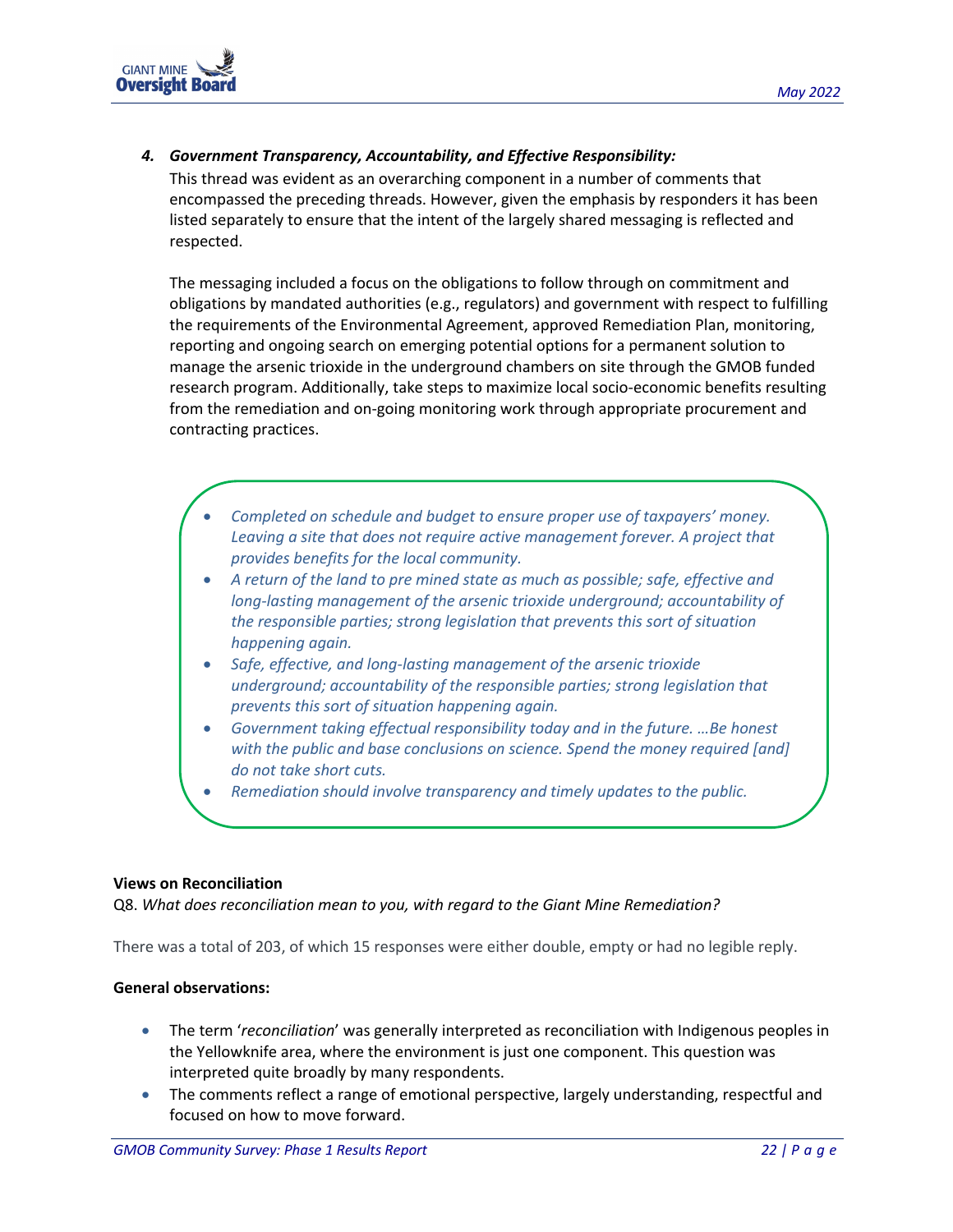

• There was a distinction made in several comments between the notion of '*reparations*' for harms, of which '*monetary compensation'* is just one of the components.

The following selected comments are representative of the range of responses received.

- *Reconciliation is an important staple that our society has to embrace for us all to move forward.*
- *Accepting what has happened and moving forward*
- *Making things right with the indigenous people in the surrounding area*
- *Including the Yellowknives Dene First Nation as an active partner in cleanup efforts, valuing traditional knowledge, acknowledging historical and ongoing impacts, providing compensation, jobs and training.*
- *That there is acknowledgement, apology, and compensation for past wrongs. That the Yellowknives Dene are provided an opportunity to contribute to the reclamation and future planning of the site.*
- *A process that follows free prior and informed consent [FPIC] and First Nations principles of ownership, control, access, and possession [OCAP].*
- *OCAP principles. A process developed and implemented with YKDFN and TG. A formal apology.*
- *[Reconciliation means] … Very little. Giant Mine is [the] history of the north. It was a mistake and should be seen as so. Mining in Canada today is the most ethically and environmentally responsible in the world. This should be showcased given many people are confused to what mining really means in today's world.*
- *Reconciliation should be considered in all government actions. If the remediation project can economically improve reconciliation, then it should be considered.*
- *The truth begins… [with the] history to be presented as the backdrop to how this situation came to be. In order to reconcile one must bring all things out in the open and have the parties agree to the issues /wrongs of the past and then present the path forward with all the parties having the same intentions. Mutual understanding is fundamental to achieving genuine reconciliation - in this project - full transparency is critical.*
- *Socio-economic impacts on Indigenous and non-Indigenous peoples whose culture and livelihoods have been affected by project operations (from early exploration through mine operations and remediation) are addressed in ways that are meaningful to them. This includes ongoing involvement in the remediation process by organizations representing their interests (including public and Indigenous governments).*
- *Many years of social and economic benefits were had by many at Giant Mine but with little to no benefit to local indigenous peoples. The remediation project now has an opportunity to make amends for those wrong doings and to provide reparations to Indigenous peoples through long term benefits.*

indigenous peoples on how to address the remediation process, employment,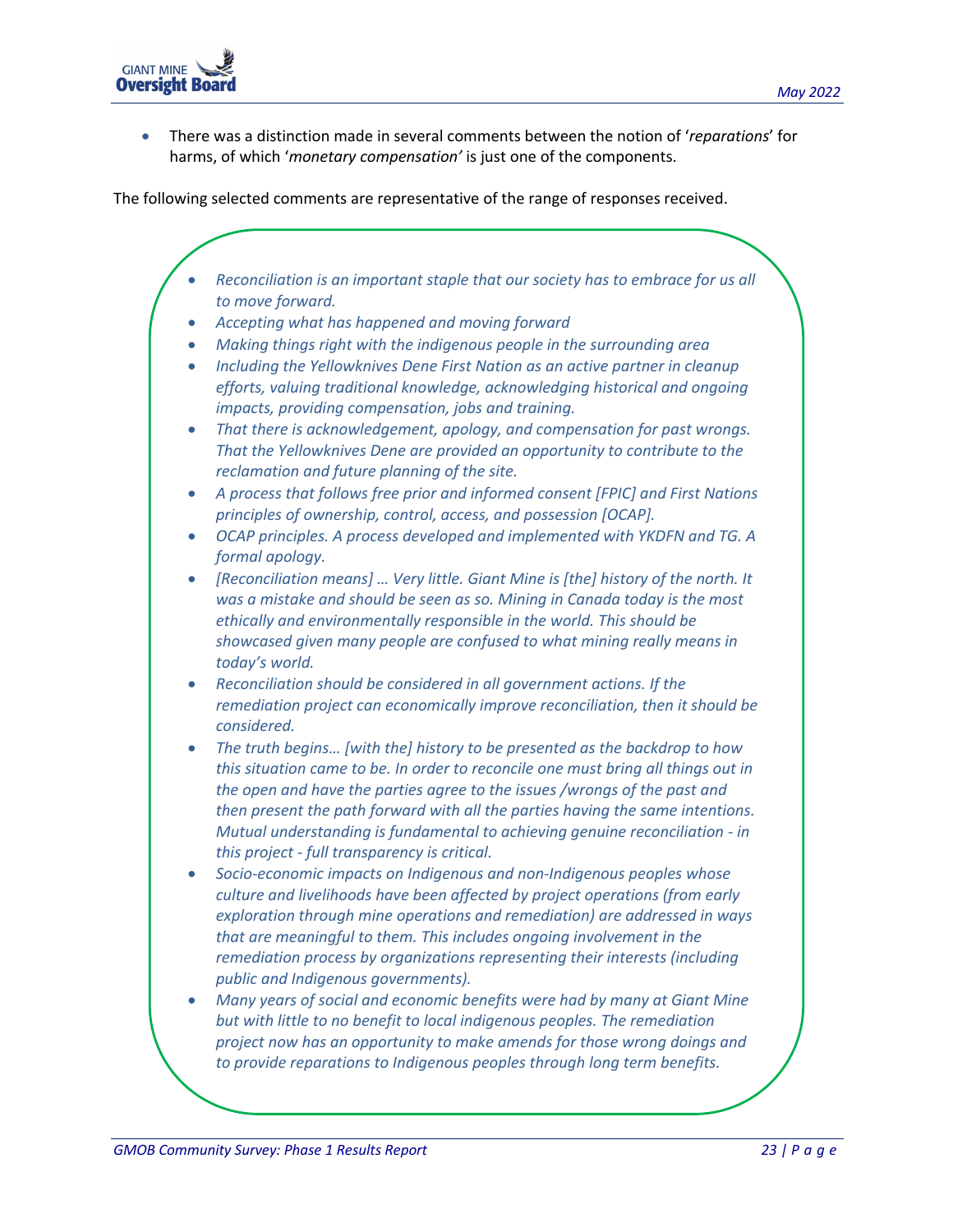

## **Theme D: Sources of Information and Communication**

## *3.5.1 Overall Results and Observations*

## **General Observations:**

- There is a stated preference for digital options to access information and also for receiving communications from or about the GMOB.
- The most utilized options for accessing information were the GMOB website, media reports, radio and word of mouth.
- Additional sources identified included: Podcasts, web searches, local environmental organizations' reports, and GMOB videos.

## *3.5.2 Specific Questions Results*

#### **Accessing Information About the GMOB**

*Q13*. *How do you access information about the Giant Mine Oversight Board? (*You may select more than one answer). All respondents (n= 215).

- The largest number of responders 34% (n=73) indicated they had accessed information via the GMOB website.
- Media reports and newspaper were the next two largest sources, 32% (n=69) and 30% (n=65), respectively.
- Radio and word of mouth were identified as important sources of information, 26% (n=56) and 24% (n=52), respectively.
- The GMOB's Facebook (14%, n=31), GMOB Annual Report (13%, n=27), GMOB Office (10%, n=21), and, the annual public meeting (8%, n=18), were other notable sources of information.
- 29% (n=62) of respondents had not accessed information about the GMOB.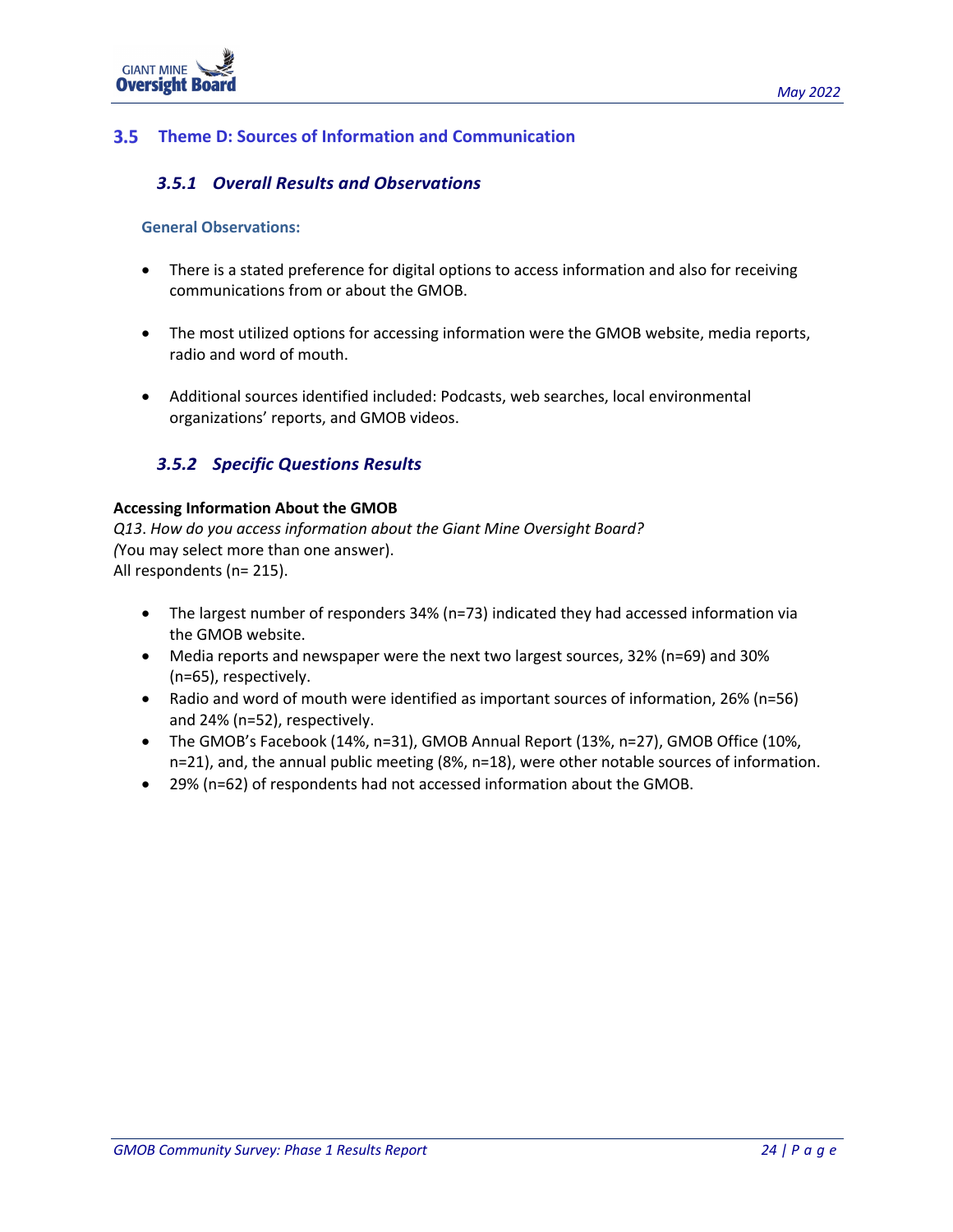



The responses also identified 'other' sources of information about the Giant Mine Oversight Board? The sources identified were:

- Podcasts (e.g., *Canada true crime*; Commons by *Canadaland*)
- Web searches (e.g., Google)
- Environmental organizations' reports, such as Alternatives North.
- GMOB information videos for viewing.
- Past and current workers at Giant mine Remediation Project
- YKDFN Environment Department.

## **Accessing the GMOB Website**

*Q14*. *Have you visited the Giant Mine Oversight Board website? If yes*, what information on the website is of interest to you?

*(*You may select more than one answer). All respondents (n= 215).

- 60% (n=130) indicated they *had* visited the GMOB website. This is somewhat inconsistent with the results from Q13 regarding sources of information where 34% (n=73) indicated they had accessed information via the GMOB website.
- 40% (n=85) indicated they *had not* visited the GMOB website.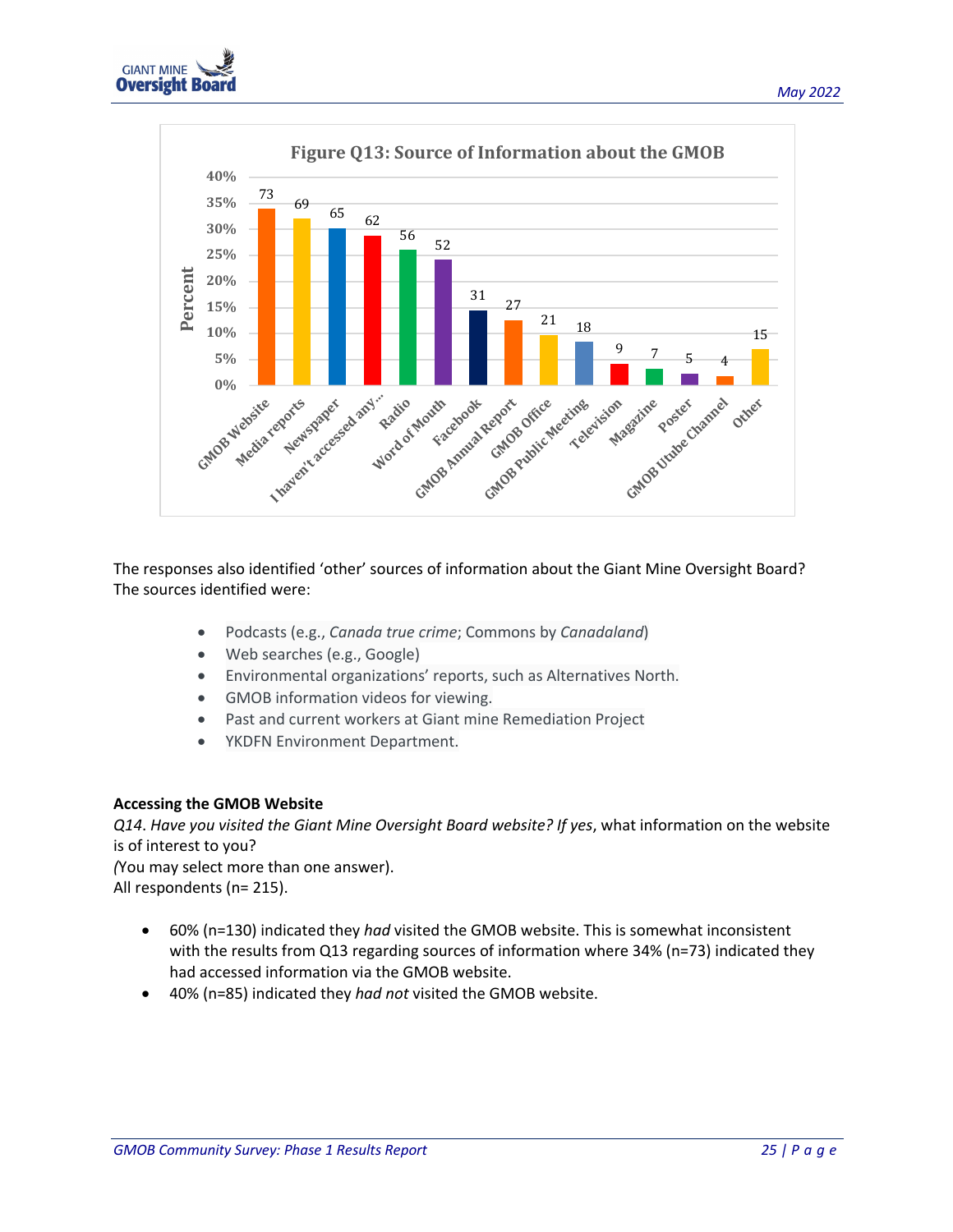



## *GMOB Website Information of Interest:*

The second part of the question asked respondents to list the types of information on the website they were interested in. The table below identifies the top ten areas of website information of interest.

- The two most noted areas of interest were 'remediation updates'; (63%, n=135) and 'arsenic trioxide research program' (48%, n=104).
- The areas of interest are presented in the figure and listed as the top ten areas of interest in the table below. It is noteworthy that there was no specific reference to interest in '*economic*' indicators. Perhaps the reference to interest in social indicators was intended to include the economic aspect.
- The '*other*' response option received several comments. Some of the comments were largely restatements of the previous coded response options regarding areas of interest. There were some new singular comments, that included: Compensation payment to all YKDFN members, treatment of the first people of *Chief Drygeese Territory*, reconciliation, social indicators, and the boat Launch (status and plans for).

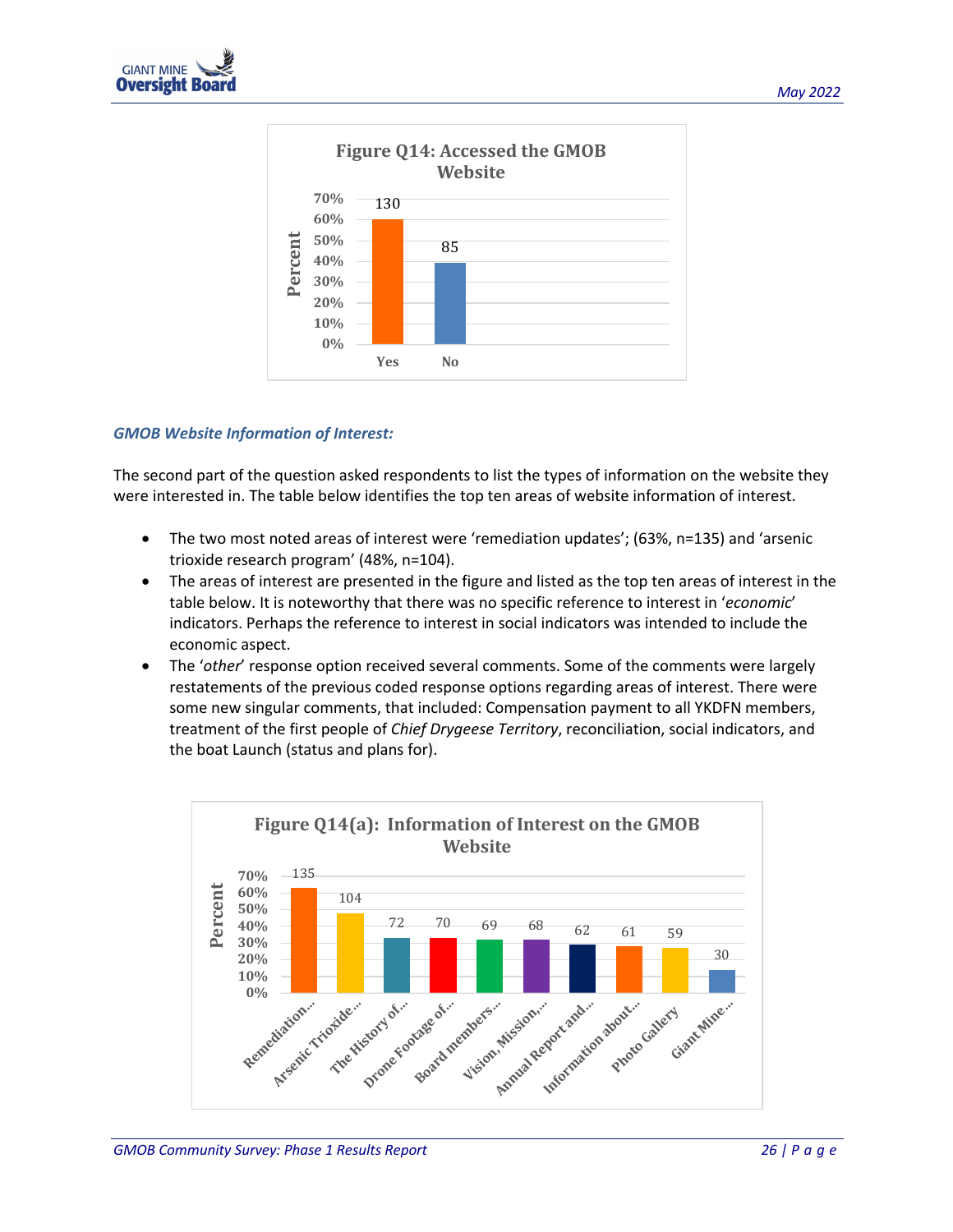| <b>Top Ten Information Areas of Interest</b>                  | Responses (n=) | Percent |
|---------------------------------------------------------------|----------------|---------|
| <b>Remediation Updates</b>                                    | 135            | 63%     |
| Arsenic Trioxide Research Program                             | 104            | 48%     |
| The History of Giant Mine                                     | 72             | 33%     |
| Drone Footage of Giant Mine                                   | 70             | 33%     |
| Board members and/or staff                                    | 69             | 32%     |
| Vision, Mission, Mandate                                      | 68             | 32%     |
| Annual Report and GMOB recommendations                        | 62             | 29%     |
| Information about the Giant Mine Remediation Team             | 61             | 28%     |
| <b>Photo Gallery</b>                                          | 59             | 27%     |
| <b>Giant Mine Remediation Project Environmental Agreement</b> | 30             | 14%     |

## **Preference for Receiving Information from or about the GMOB**

*Q18*. *Please indicate how you would prefer to receive communication from or about GMOB. (*You may select more than one answer). All respondents (n= 215).

• There is a stated preference for digital access options for receiving communications from or about the GMOB.

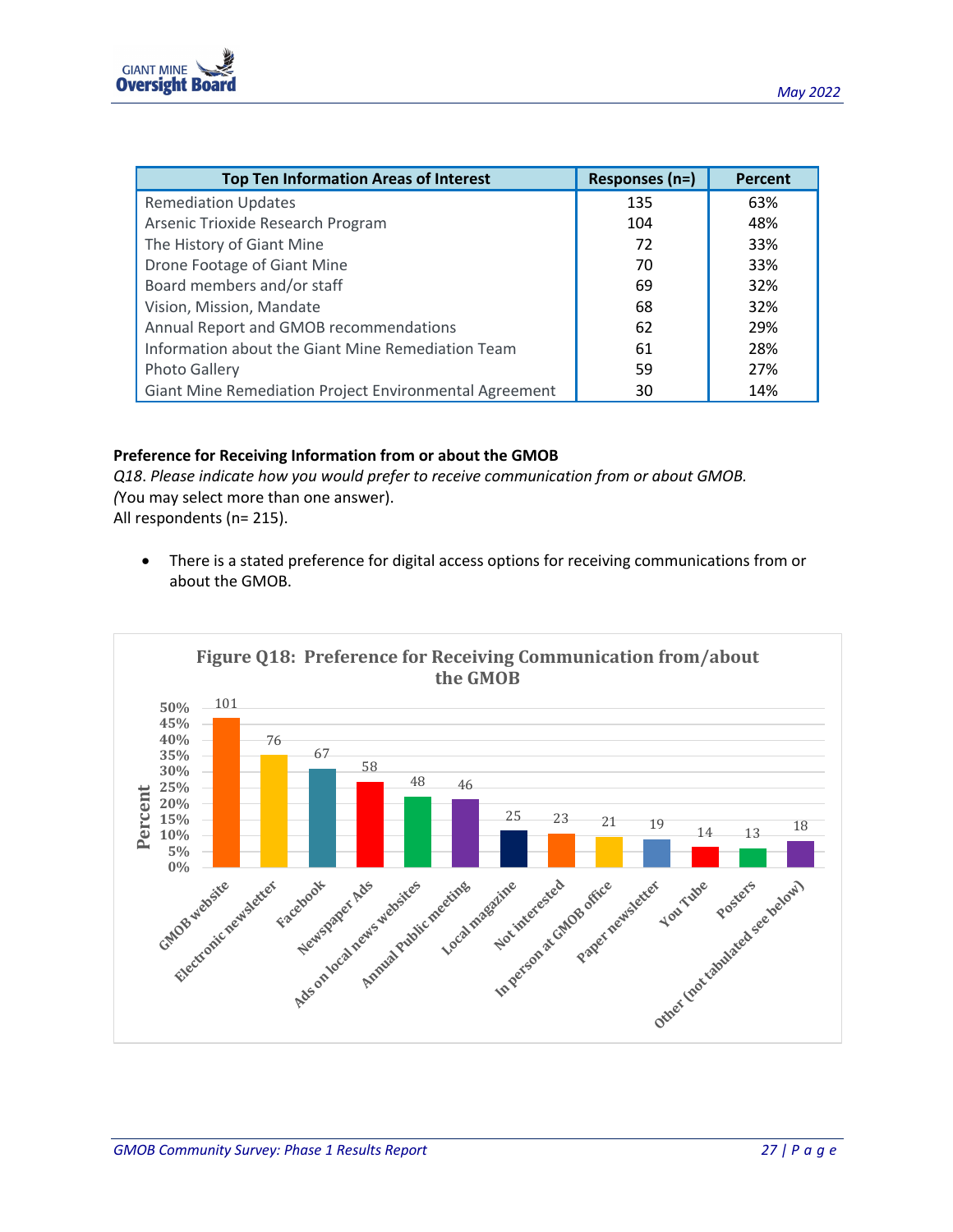

## **Level of Satisfaction with Opportunities for Communicating with the GMOB**

*Q19*. *Please indicate to what degree you agree with the following: I am satisfied with the opportunities I have to provide feedback and ask questions to the GMOB.* All respondents (n= 215).

- 44% (n=95) indicated they *agree* or *strongly agree* that they are satisfied with the communication opportunities with the GMOB.
- 10% (n=22) indicated they strongly disagree or disagree with the communication opportunities.
- 38% (n=81) stated they were neutral in their assessment.



## **Confidence Level of Successful Remediation**

*Q20.What is your current level of confidence in the successful cleanup of the Giant Mine site?* All respondents (n= 215).

- Only 8% (n=18) indicated they *'very confident'.* An additional 33% (n=70) indicated they were '*somewhat confident*" in a successful remediation of the Giant Mine site.
- A total of 28% (n=61) of respondents indicated they *'not very confident'.* An additional 9% (n=20) indicated they were '*not at all confident*" in a successful remediation of the Giant Mine site.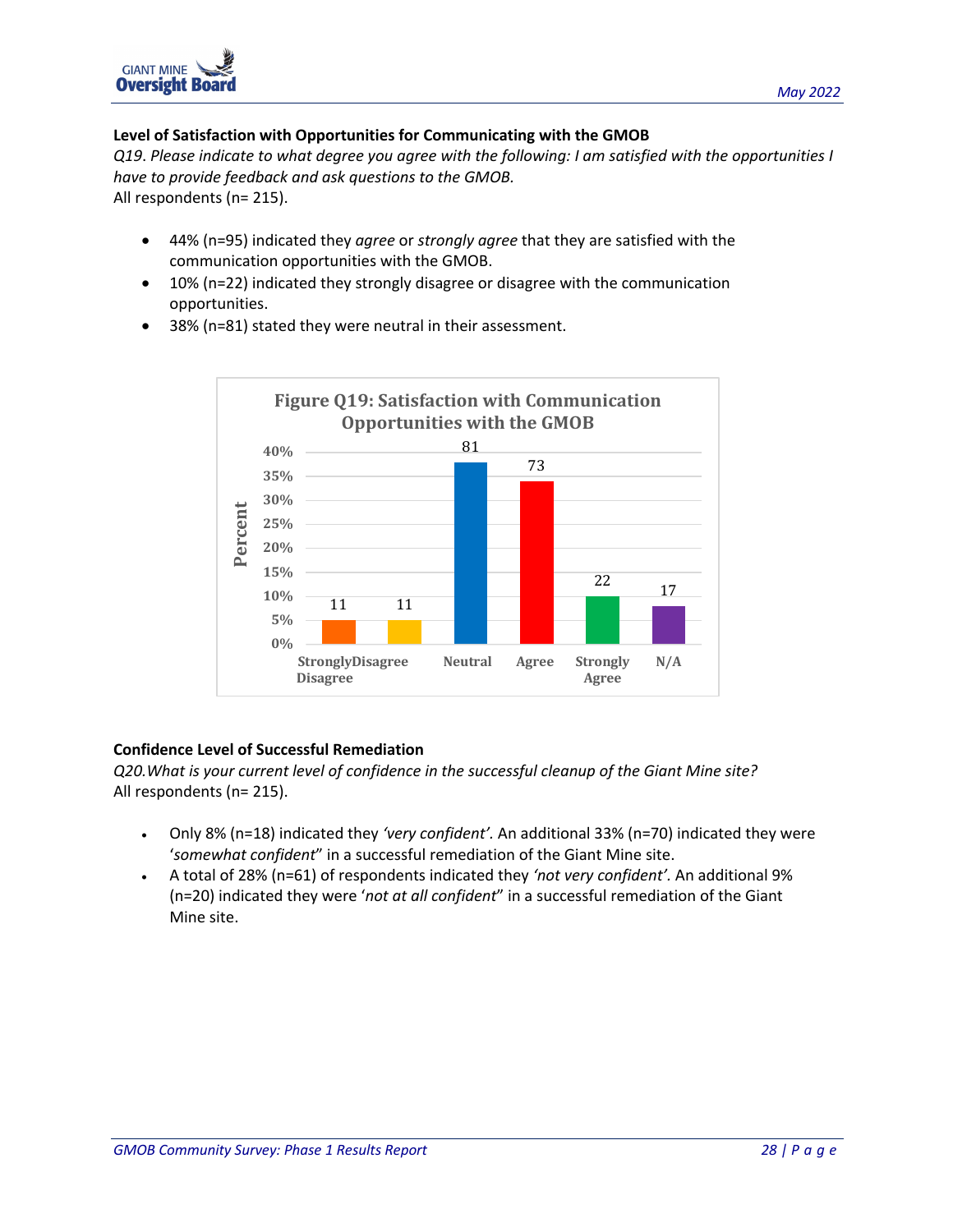



| <b>Confidence Level</b> | Responses (n=) | <b>Percent</b> |
|-------------------------|----------------|----------------|
| Very confident          | 18             | 8%             |
| Somewhat confident      | 70             | 33%            |
| <b>Neutral</b>          | 46             | 21%            |
| Not Very confident      | 61             | 28%            |
| Not at all confident    | 20             | 9%             |
| Total                   | 215            | 100%           |

#### **Additional Comments**

*Q21.Do you have any additional comments on the remediation process or progress at the Giant Minesite?*

There were 166 comments provided, of which over 30 responses that were either double, empty or had no legible reply, or a '*no further comments'* comment.

#### **General observations:**

- There was an emotional thread and a range of views in a significant number of comments that in many ways were reflective of the responses and comments provided earlier to selected survey questions (e.g., What does proper remediation mean? What does reconciliation mean? First words or thoughts regarding the GMOB).
- The comments are evocative of public opinion on other important issues and are often characterized in oversimplified ways as binary opinion - supportive or not supportive.
- While there was a wide array of comments ranging from large issues to very specific ones, including several singular points, there were several themes that are evident in the comments: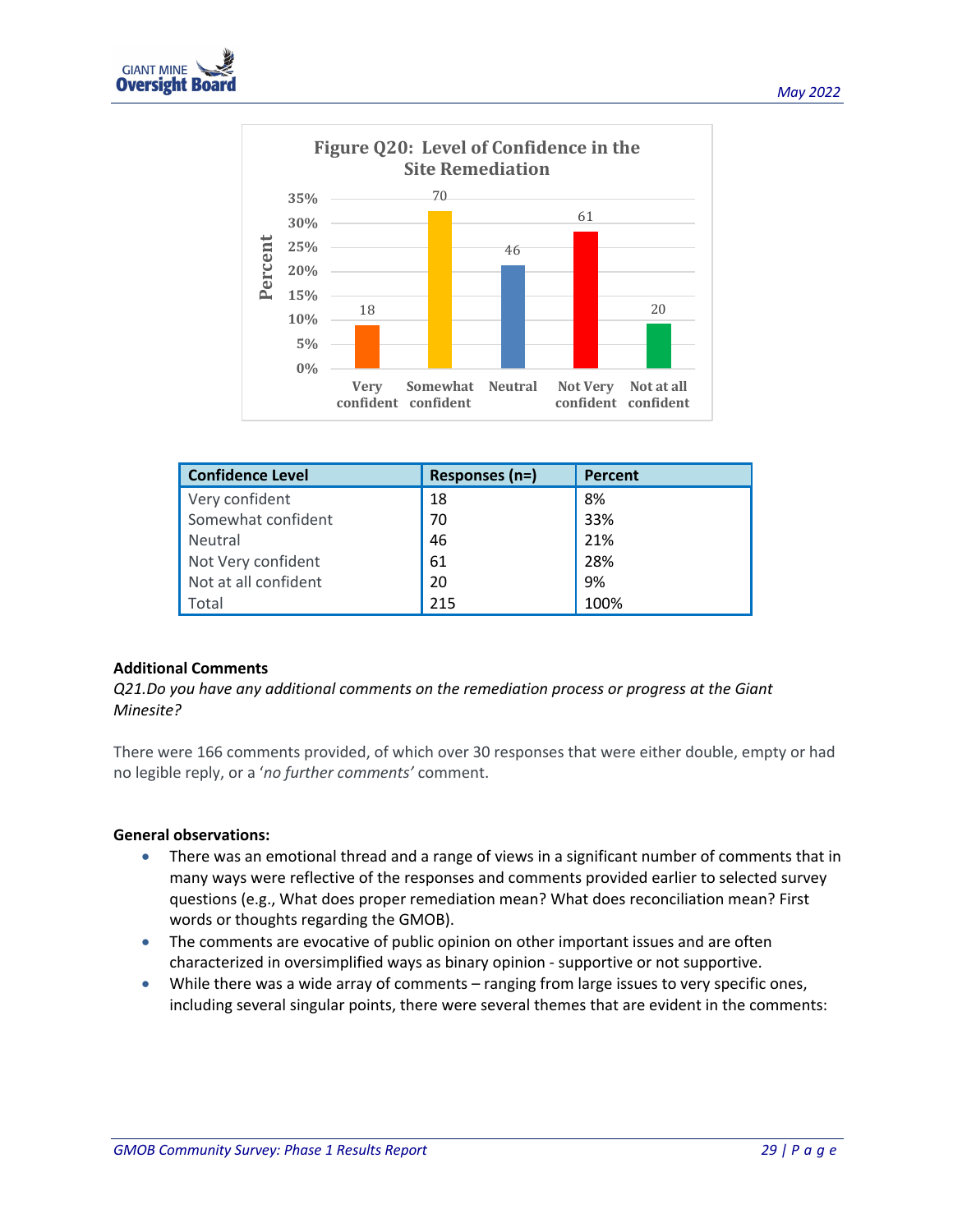

- GMOB's relevance and the need to reposition for more focus on the community.
- Strengthening communication and outreach by the GMOB.
- GMRP public transparency and accountability.
- Permanent solution versus perpetual care of the site.
- Continuing environmental concerns (particularly water and air quality).
- Potential collateral environmental impacts resulting from the remediation.
- Maximizing local benefits and opportunities.
- Impacts on local organizations.

Given the expressed importance of comments, the following is a more extensive cross-section of comments submitted.

- *The process has become top heavy, and this survey is a good indication that the project is perhaps needing to reorient how it engages with the community at large. I don't think what a Board does or doesn't do is of particular interest to the public, not that the work doesn't need to take place, but the main focus of the project should be providing information about what is physically happening at the site not how many board meetings have been held, how many documents are on file etc. I understand there is an approach taken to environmental remediation, but it is a process for experts, not residents and that should be redressed.*
- *Not sure that the GMOB office is necessary or warranted anymore.*
- *For the size of the office, one Exec D as the only staff, and the many actions of the Board members very active Board members] it is very incredible that the 'work' associated with GMOB (input) has been so extensive. YKers and Dene have all felt the impact of the independent, consistent and critical work the Board has completed and has plans for the future.... this Board is like no other, in how it has taken on tasks, and followed through, to ensure the parties and everyone else involved are actually in their right positions and on track for actual remediation work.*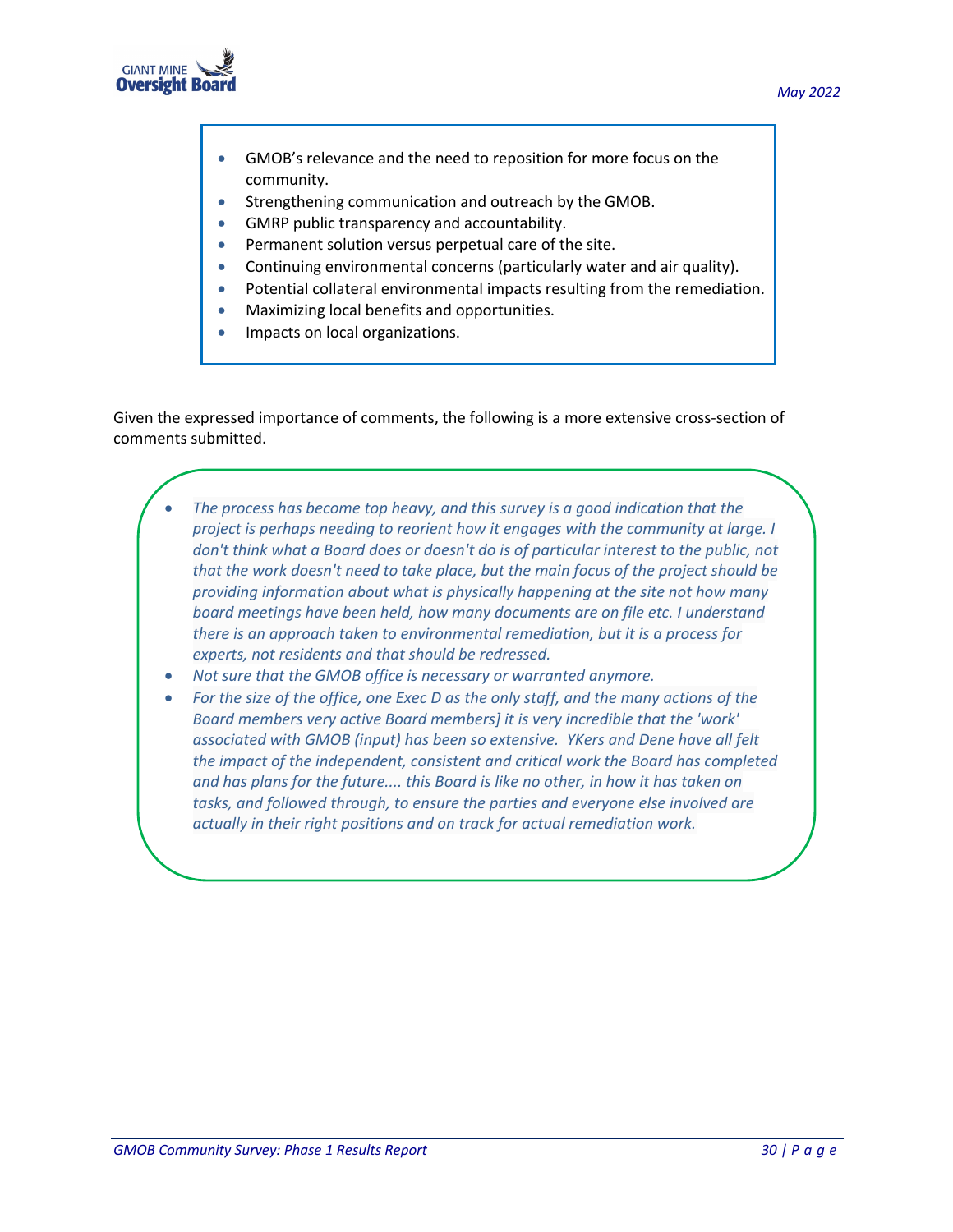

- *The old legacy of Giant Mine is that of one that benefited many generations of miners and contributed greatly to the economy, growth, and success of our great capital city Yellowknife. However, it has also left an enormous geological and ecological scar on the face of this earth and did so with complete disregard for indigenous peoples and their reliance on these lands. Unfortunately, this is the more likely legacy that Giant Mine will be remembered for, along with the death on nine men during a strike in 1992. This project has a great opportunity to create a new legacy for Giant Mine, one about reconciliation, one about righting the wrongs, one about collaboration and teamwork, and one that can show that even one of the most hideous and dangerous contaminated sites on earth can be restored to a beautiful and safe place for all to enjoy for many generations to come. I truly hope this is the legacy we can look forward to.*
- *[GMOB to] Try and raise awareness in other parts of Canada. This issue could be an example on land remediation and reconciliation with local first nations if executed properly.*
- *[Provide] additional communications, so that the public can be more informed about the outcomes of work and research involved in the remediation process.*
- *The progress at the site seems reasonable and timely, however the overarching issue of a permanent solution for the contaminant still seems daunting. Environmental concerns continue.*
- *[Provide] an update on the recent issue of gravel needed and its production along the Vee Lake Road. I believe strongly in local economic development am concerned that too many economic opportunities have gone to out of province businesses.*
- *[Provide] more public access to the site before it is gone, assuming it is safe to do so. The Giant site operates in its own bubble from Yellowknife, and I think a lot of misunderstanding around what is going on there comes from the fact so many people only know of the remediation as something that's going on beyond a fence.*
- *I believe people need to have more patience with the process. There will be no quick fix. The Oversight Board should be defunded.*
- *Very concerned about water quality, air quality and the continuous dangers we r exposed to along with our kids and grandkids*
- *I am hoping that more information and transparency comes from the results of the survey.*
- *[Provide] a 1 year to 5-year timeline on Cabin radio and Facebook to inform Yellowknife what is going on.*
- *It is not a cleanup project. It is a temporary stop-gap project until they figure out how to clean it up. It should not be called a clean-up project until the end goal is to achieve a clean site. This is not properly explained to the public. This is not the end rather it's just the start of in-perpetuity management until a real solution is identified.*

•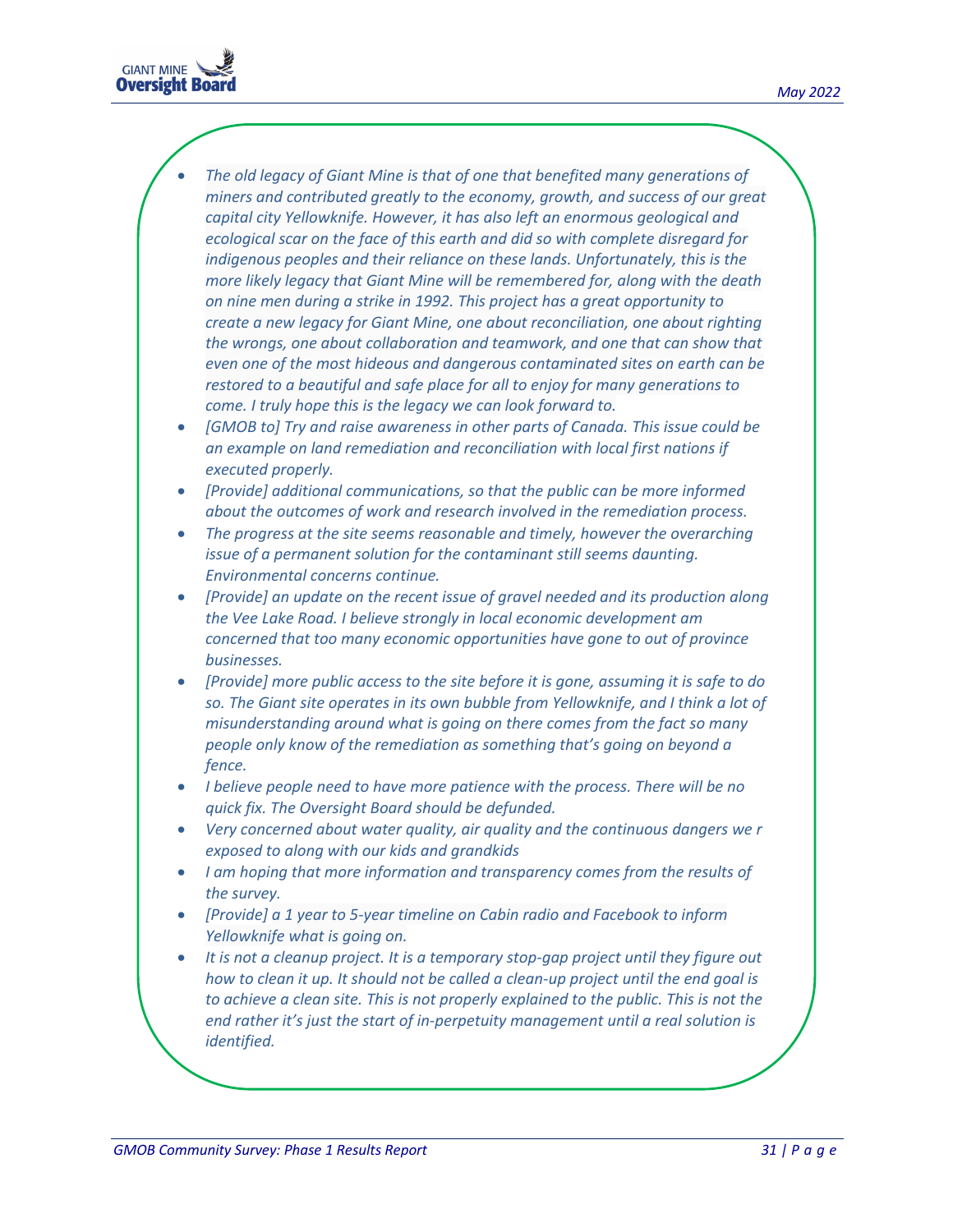

- *The current 100-year plan is a stabilization plan and not remediation. Very little appears to be in progress to come up with technology/processes to actually remediate the site.*
- *My lack of confidence in the successful clean-up of Giant Mine relates to the fact that the site will always be contaminated even once remediation is complete. What will the impact of the site be on the environment in 1000 years? 10 000 years.*
- *I am concerned about the effectiveness of freezing the arsenic in underground chambers due to climate change and the very long-term funding needed to do this work.*
- *My lack of confidence in the successful clean-up of Giant Mine relates to the fact that the site will always be contaminated even once remediation is complete. What will the impact of the site be on the environment in 1000 years? 10 000 years?*
- *I am dismayed that there is a possibility that another landscape may be sacrificed*  to fill in open pits at Giant *(i.e., the proposal to quarry and transfer fill from the Ranney Hill area)*
- *Stop focusing on the negative and provide some positive information and stories about mining in Yellowknife!*
- *I feel that the levels of arsenic from the land surrounding the giant mine were not properly analyzed and that sufficient information was not shared with the public about its levels found in country foods and wild plants and mushrooms. The reports do not differentiate between the two types of arsenic (organic and inorganic). This alone is very concerning to me as I am an avid forager of country foods and wild foods. This information should have been collected and testing done in the correct way and the lab results should be 100% publicly available and not hidden in a report or paper. Also, other groups have conducted this type of testing in the area and I feel that collaboration should be done so that the public has access to the results and nit a user-friendly version of the results.*
- *Glad this outreach is occurring.*

•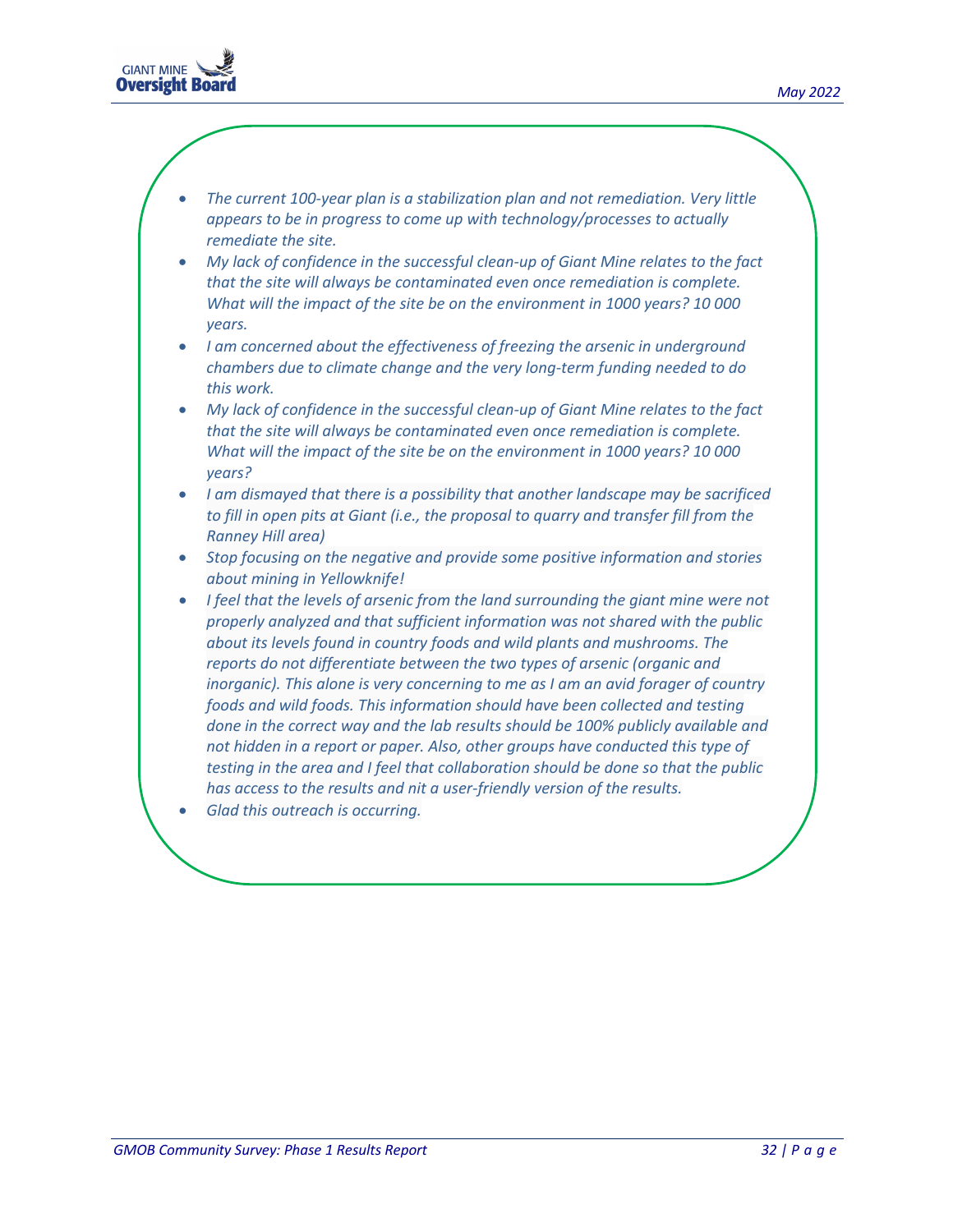

- *At present, the lack of information on presence of inorganic arsenic is of concern. It is strongly recommended that items submitted for analyses for the purpose of the Human Health and Ecological Risk Assessment be reanalyzed for Arsenic species, to determine the levels of Inorganic Arsenic contained therein. Of particular interest are plants, fungi, mammals and fish that one might harvest, consume or sell for consumption, in the immediate vicinity of the Giant Mine. Should the Remediation Project lack sufficient funds to re-analyze all items, it is recommended that in consultation with impacted stakeholders, selected items that are regularly harvested (e.g., medicinal plants, berries, fungi, fish) be re-analyzed. If samples were destroyed, re-sampling is recommended.*
- *I'm dismayed that public money is paying for a corporate disaster. I don't think it's possible to remediate the site given the amount of toxic materials and complexity of the situation. We may be able to mitigate future disaster with continuous monitoring, but it will remain a boondoggle that sucks public funds and threatens the integrity of life in the area. It should be used as a harbinger of corporate malfeasance so as to educate the world how mining should never be done.*
- *Very interested but don't know how to get involved.*
- *More clarity is required on the timelines for remediation as it impacts local organizations that use the GSSC dock and the public access dock.*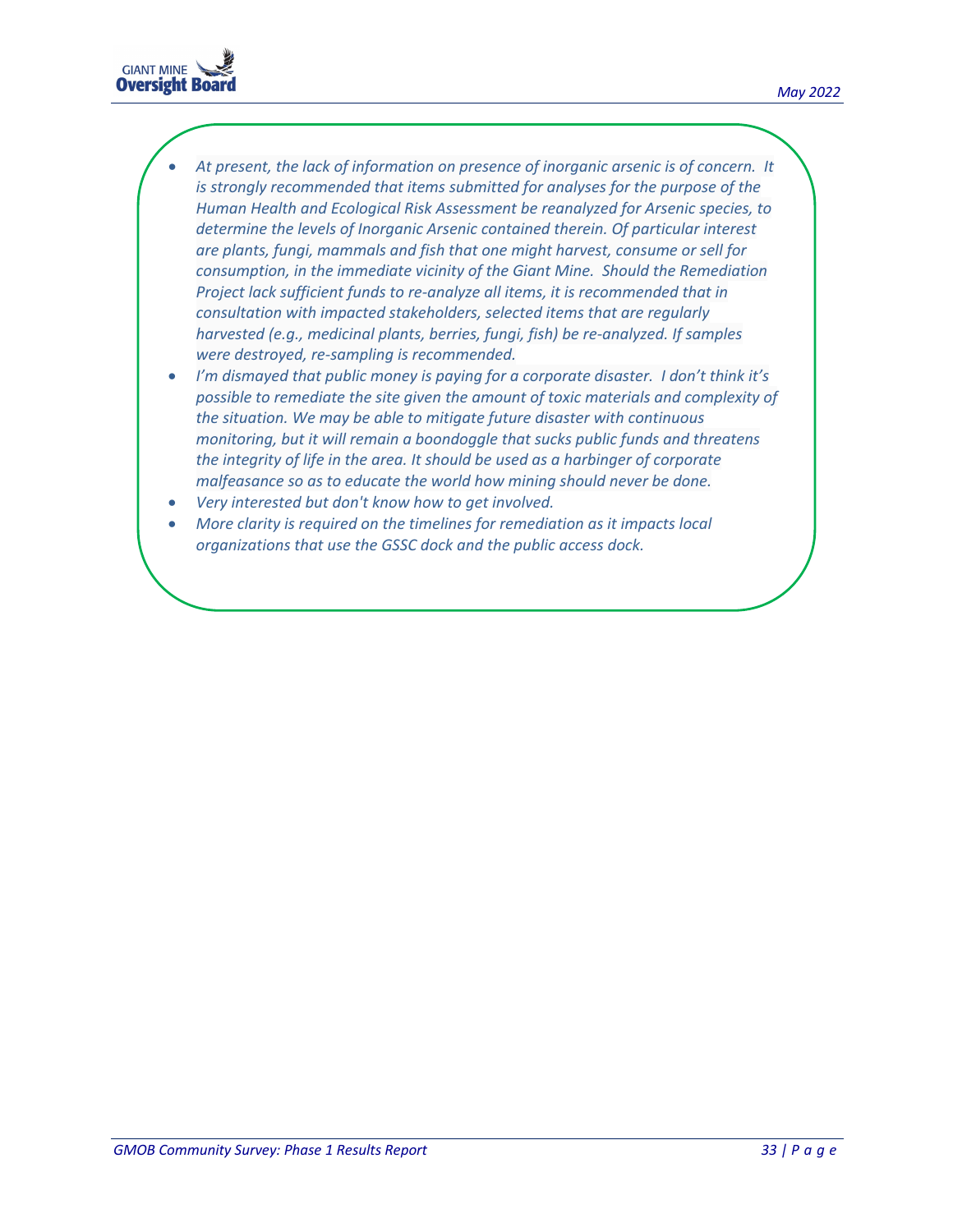

# **4.0 COMMUNITY SURVEY PHASE 2: APPROACH**

The GMOB Community Survey will run until December 31, 2022. The survey will be conducted in three phases. The results for each phase will be analyzed and reported. At the end of the third phase the results from the full year will be analyzed, summarized, and made publicly available.

- Phase 1 from the launch of the survey, February 18, 2022, until April 15, 2022.
- Phase 2 from the survey launch from April 16, 2022, through to September 30, 2022.
- Phase 3 will be the final phase and will be conducted between October 1, 2022, to December 31, 2022.

This has been done to ensure that the public has had ample opportunity throughout the entire year to respond to the survey. It also will give the Board valuable information about the public interest, trends, and response times for future applications.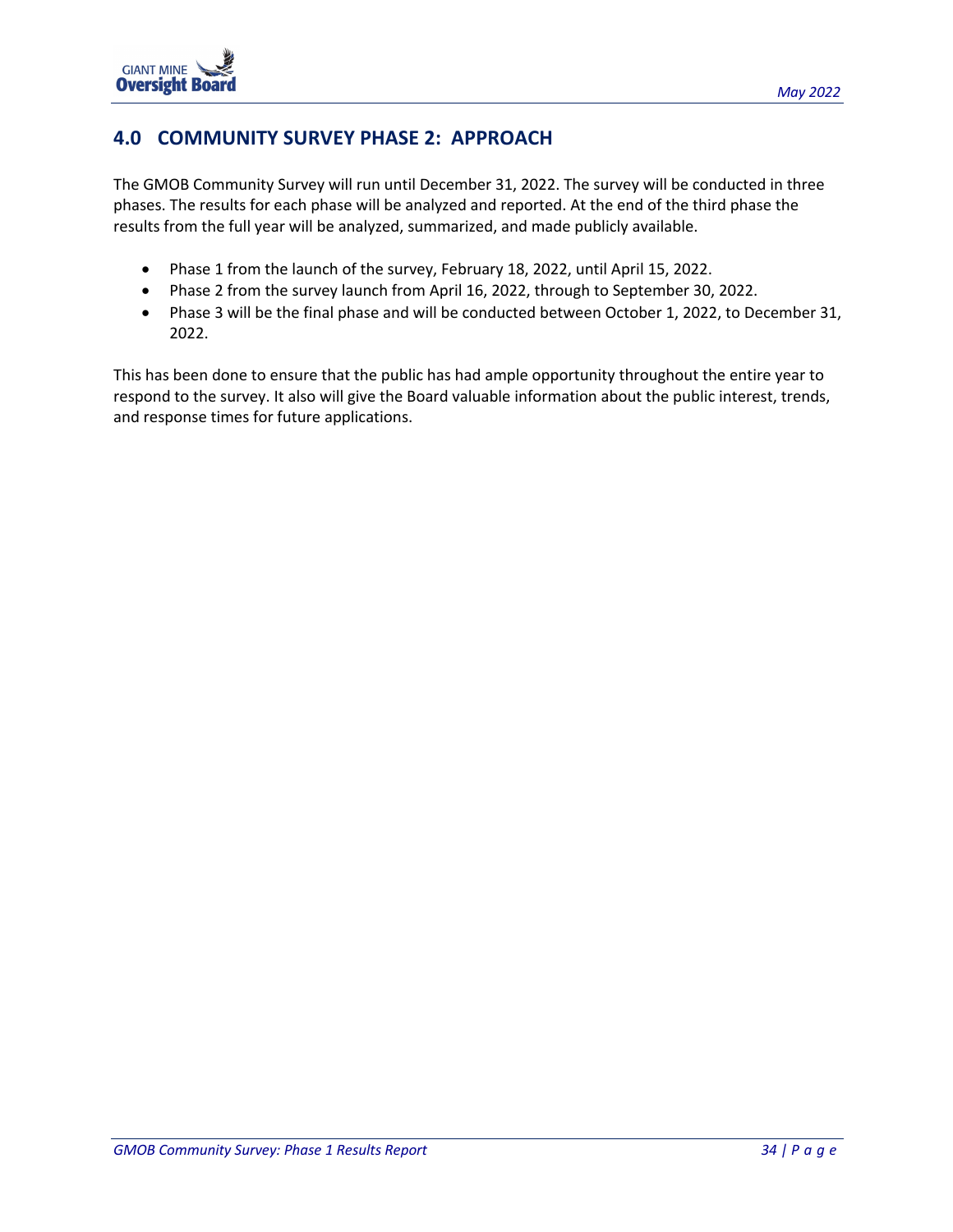

*APPENDIX 1: COMMUNITY SURVEY QUESTIONS*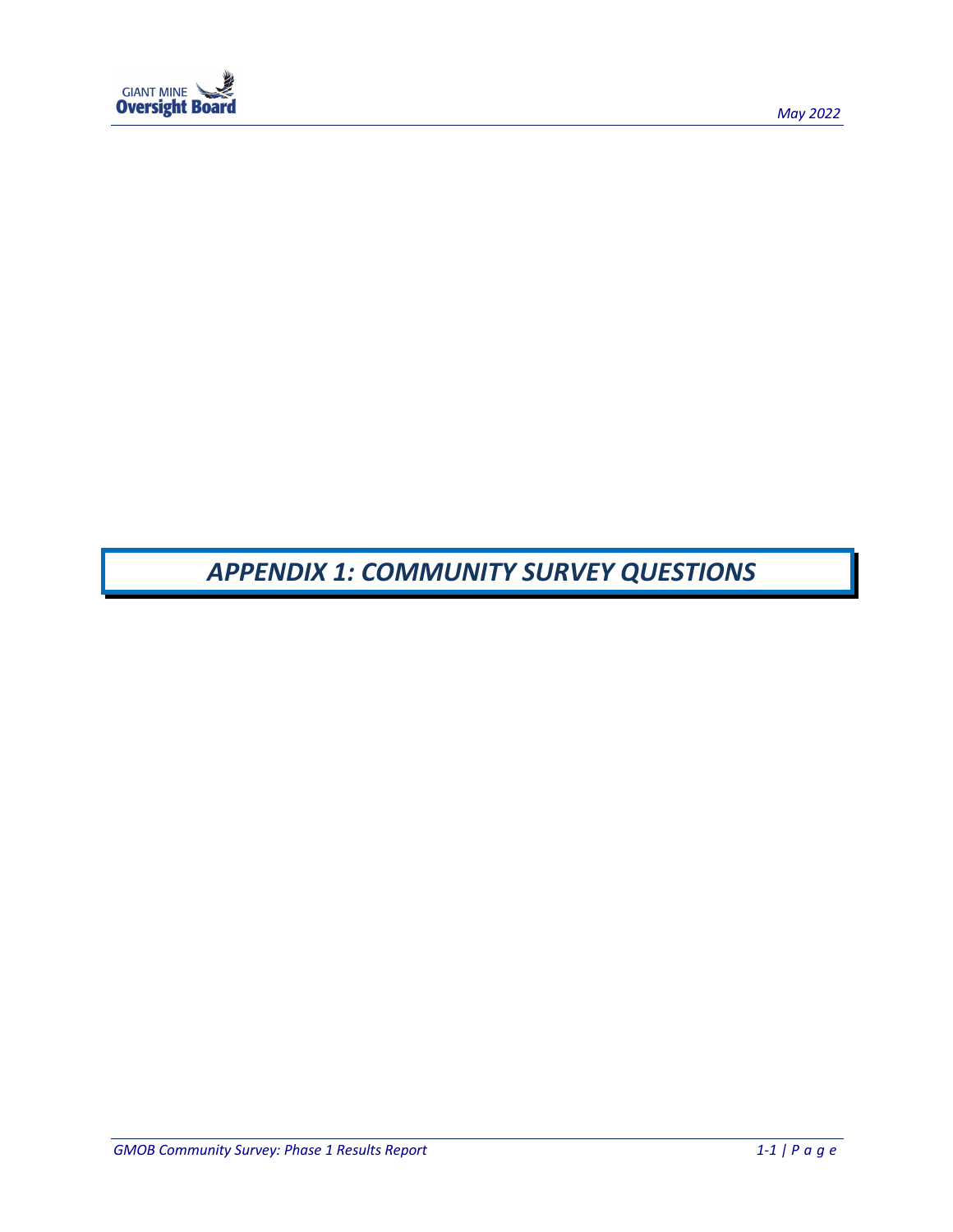

## **Community Survey**

The Giant Mine Oversight Board has launched this community survey to learn more about the public's understanding of the Giant Mine Oversight Board, its communications and outreach activities, and general knowledge about the remediation project at the Giant Mine site.

The survey is geared toward residents who live in and around the Giant Mine site area. Survey results will be kept anonymous (unless respondents indicate otherwise) and will be used to guide public engagement and communications as well as provide baseline data to assist in future evaluation and outreach efforts.

## **1. Which community do you live in?**

- Dettah
- Ndilo
- Yellowknife
- Other (please identify)

## **2. What is your age?**

- Under 18
- 18-24
- 24-32
- 33-40
- $40 50$
- $50 60$
- 60 and older

## **3. Have you heard of the Giant Mine Remediation Project?**

- Yes
- No
- **4. Who do you think is responsible for the cleanup (remediation) of the Giant Mine site? You may select more than one answer**.
	- Giant Yellowknife Mines Ltd
	- Miramar Mining Corporation
	- Government of the Northwest Territories
	- Royal Oak Mines
	- Government of Canada
	- Giant Mine Oversight Board
	- Other (please identify)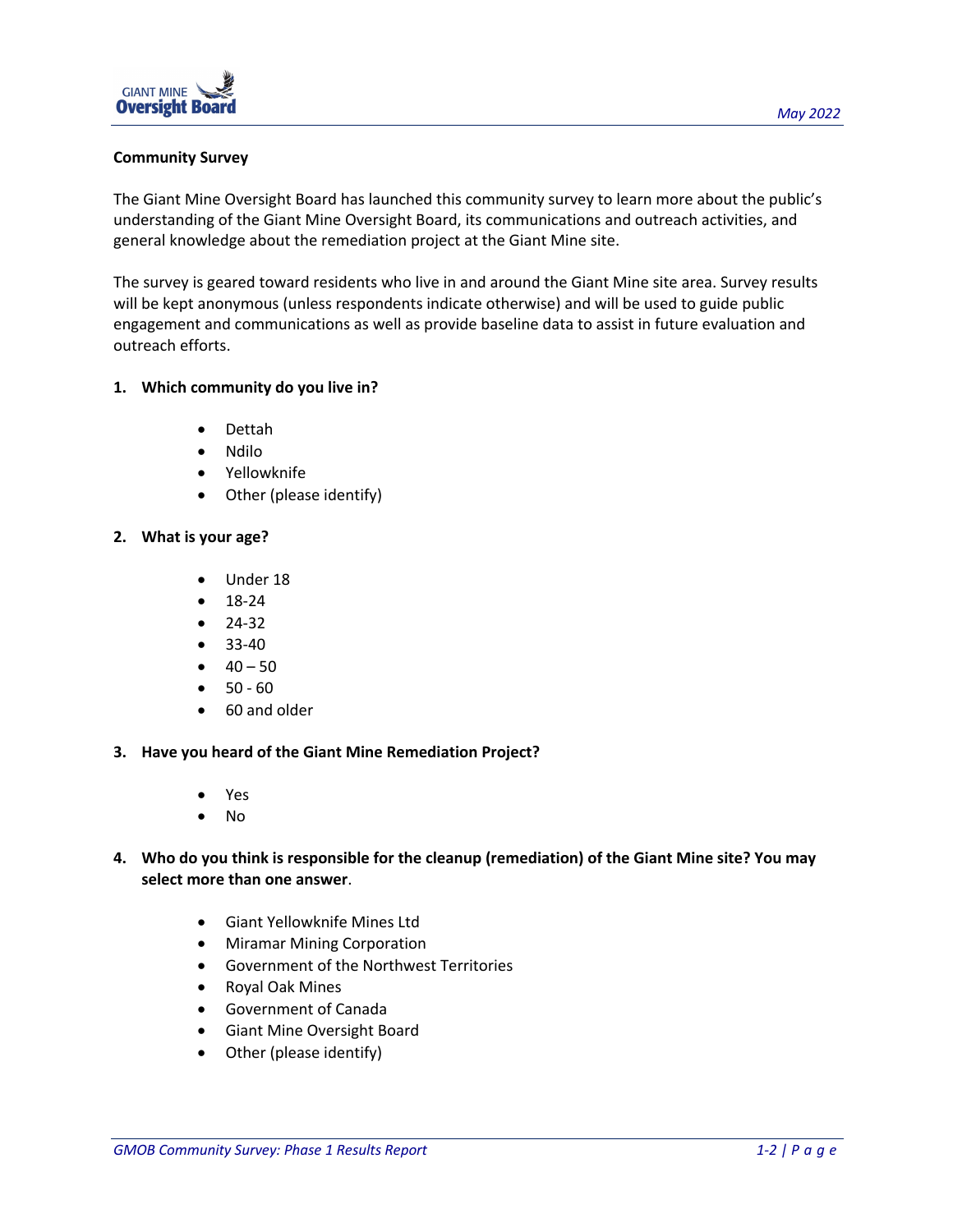

- **5. Remediation of Giant Mine includes the clean-up of the entire mine site, both surface and underground areas. How informed are you about the Giant Mine Remediation Project?**
	- Very informed
	- Informed
	- Somewhat informed
	- Not informed
	- Not applicable
- **6. Are you interested in or concerned about the remediation (clean up) activities at the Giant Mine site?**

Yes/No

If yes – select the remediation elements you are interested in.

You may select more than one answer.

- Budget
- Schedule
- Freezing of the arsenic chambers
- Freezing of hazardous materials
- Arsenic trioxide contamination
- Air quality control
- Underground engineering
- Remediation of Baker Creek
- Water treatment
- Community Boat launch
- Traffic management
- Dust control
- Human Health and Ecological Risk Assessment
- Future Land Use
- Extent of the contamination
- Tailings remediation or tailings breach
- Open pit remediation
- Town site demolition
- Economic benefits
- Social benefits/impacts
- Contracting opportunities
- Soil remediation
- Health Effects Monitoring program
- Communications/information
- Reconciliation with the local Indigenous groups
- Other (please identify)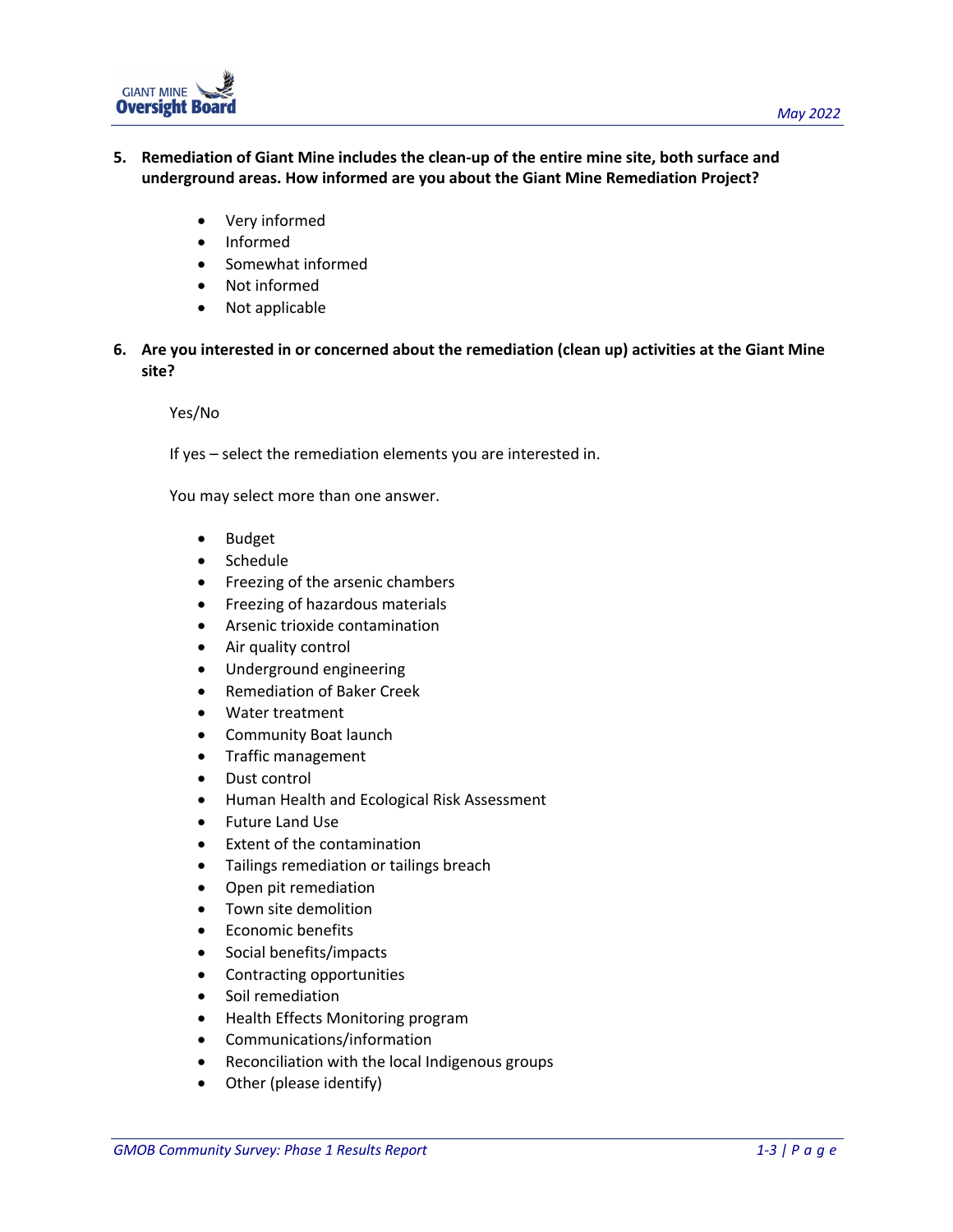

**7. What does a proper remediation mean or look like to you?** 

Comment box

**8. What does reconciliation mean to you, with regard to the Giant Mine Remediation?** 

Comment box

**9. Have you ever heard of the Giant Mine Oversight Board? (Also referred to as GMOB)?** 

Yes/No

**10. What are the first words or thoughts that come to mind when you think about the Giant Mine Oversight Board?** 

Comment box

**11. Did you know that the Giant Mine Oversight Board operates independently from government?** 

Yes/No

**12. In your view, what is the mandate of the Giant Mine Oversight Board, and what are its main responsibilities?** 

Comment box

#### **13. How do you access information about the Giant Mine Oversight Board?**

You may select more than one answer.

- GMOB website (www.gmob.ca)
- Facebook
- Radio
- Word of Mouth
- Newspaper
- **Magazine**
- **Television**
- Poster
- GMOB YouTube channel
- GMOB Annual Report
- GMOB public meeting
- GMOB office
- Media reports
- Other (please identify)
- I haven't accessed any information about GMOB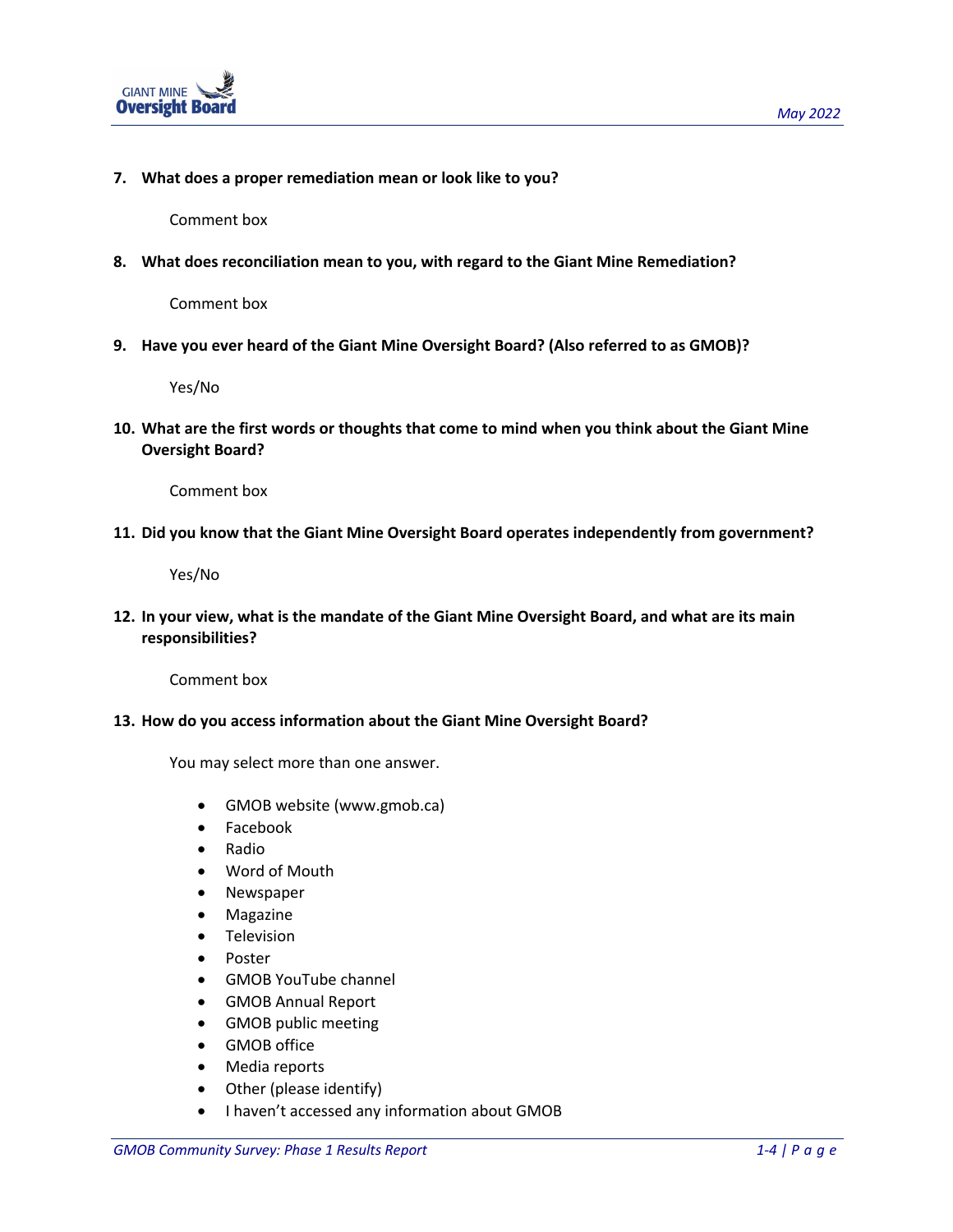

## **14. Have you visited the Giant Mine Oversight Board website (www.gmob.ca)?**

**Yes**

**No**

If Yes

**What information on the website is of interest to you?** 

#### **If no – Direct to next question**

You may select more than one option.

- Board members and/or staff
- Vision, Mission, Mandate
- Giant Mine Remediation Project Environmental Agreement
- Signatories to the Agreement
- Remediation Updates
- The History of Giant Mine
- Drone Footage of Giant Mine
- Information about Giant Mine Remediation Project Team
- Arsenic Trioxide Research Program
- Annual Report and GMOB recommendations
- **Correspondence**
- Regulatory Documents
- GMOB Meeting Minutes
- GMOB Financial Statements
- Digital Document Library
- Photo Gallery
- **Event Calendar**
- Other (please identify)

#### **15. Do you know that the Giant Mine Oversight Board produces an Annual Report?**

Yes/No

#### **16. Do you know that the Giant Mine Oversight Board hosts an Annual Public meeting each spring?**

- Yes, and I have attended a meeting
- Yes, but I have not attended a meeting
- No, I did not know
- I'm not sure
- Other (please identify)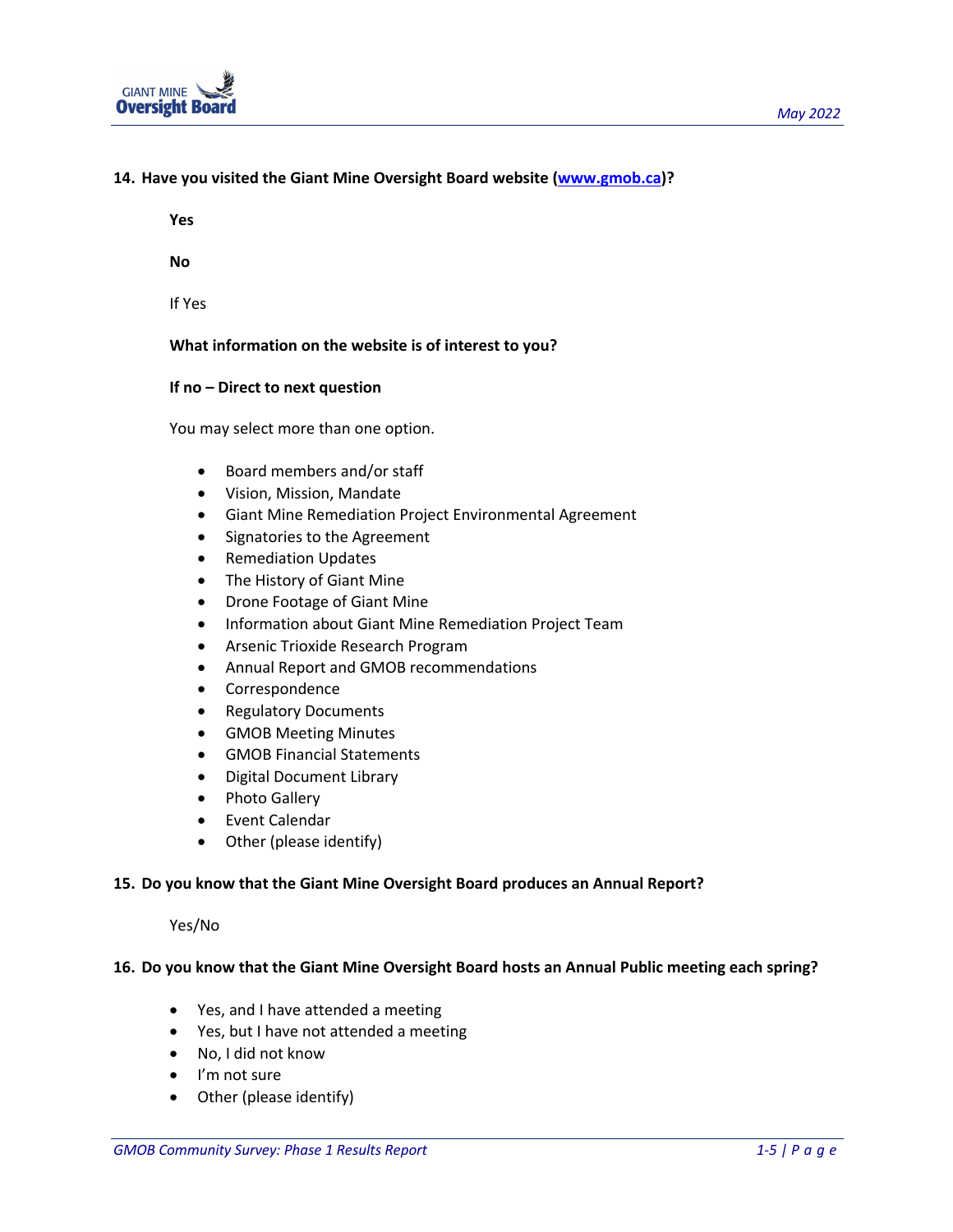

**17. Do you know that the Giant Mine Oversight Board has an office in Yellowknife?**

Yes/No

- **18. Please indicate how you would prefer to receive communication from or about GMOB. You may select more than one answer:** 
	- GMOB website
	- Electronic newsletter
	- Paper newsletter
	- Facebook
	- YouTube
	- Newspaper ads
	- Local magazines
	- Posters
	- Ads on local news websites
	- In person at GMOB office
	- Annual Public meeting
	- Other (please identify)
	- Not interested
- **19. Please indicate to what degree you agree with the following: I am satisfied with the opportunities I have to provide feedback and ask questions to the Giant Mine Oversight Board.**
	- Strongly agree
	- Agree
	- Neutral
	- Disagree
	- Strongly Disagree
	- Not applicable

#### **20. What is your current level of confidence in the successful cleanup of the Giant Mine site?**

- Very confident
- Somewhat Confident
- Neutral
- Not very confident
- Not at all confident

## **21. Do you have any additional comments on the remediation process or progress at the Giant Mine site?**

(Comment box)